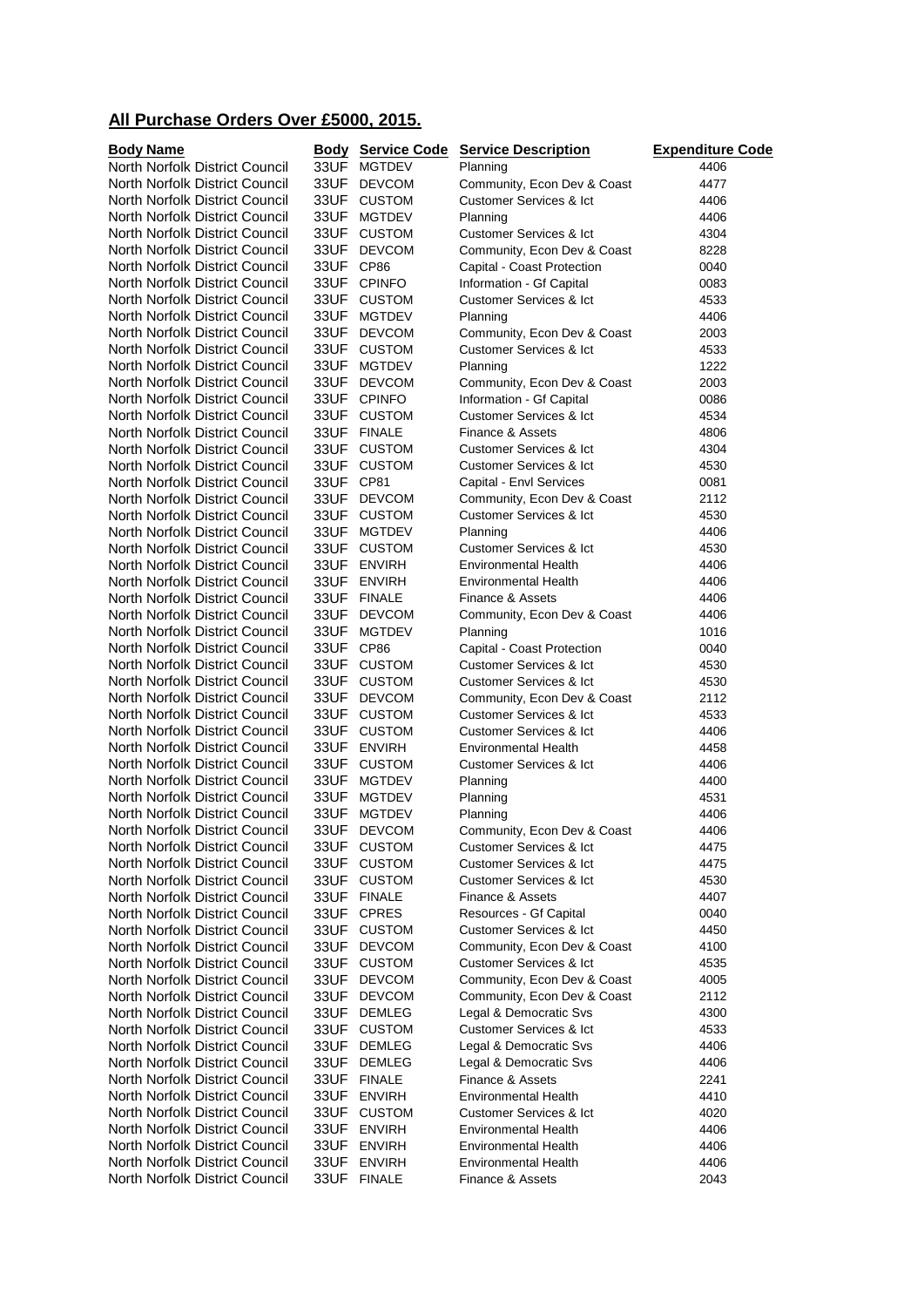| North Norfolk District Council                                   | 33UF -    | <b>CPINFO</b>                | Information - Gf Capital                        | 0086         |
|------------------------------------------------------------------|-----------|------------------------------|-------------------------------------------------|--------------|
| North Norfolk District Council                                   |           | 33UF DEMLEG                  | Legal & Democratic Svs                          | 4530         |
| North Norfolk District Council                                   | 33UF      | <b>MGTDEV</b>                | Planning                                        | 1222         |
| North Norfolk District Council                                   |           | 33UF DEMLEG                  | Legal & Democratic Svs                          | 4300         |
| North Norfolk District Council                                   |           | 33UF FINALE                  | Finance & Assets                                | 4531         |
| North Norfolk District Council                                   | 33UF      | <b>DEVCOM</b>                | Community, Econ Dev & Coast                     | 2031         |
| North Norfolk District Council                                   | 33UF      | <b>CUSTOM</b>                | <b>Customer Services &amp; Ict</b>              | 4304         |
| North Norfolk District Council                                   | 33UF -    | <b>DEVCOM</b>                | Community, Econ Dev & Coast                     | 4803         |
| North Norfolk District Council                                   | 33UF      | <b>DEVCOM</b>                | Community, Econ Dev & Coast                     | 4803         |
| North Norfolk District Council                                   | 33UF      | <b>DEVCOM</b>                | Community, Econ Dev & Coast                     | 4477         |
| North Norfolk District Council                                   |           | 33UF DEVCOM                  | Community, Econ Dev & Coast                     | 2004         |
| North Norfolk District Council                                   | 33UF CP81 |                              | Capital - Envl Services                         | 0081         |
| North Norfolk District Council                                   |           | 33UF FINALE                  | Finance & Assets                                | 2031         |
| North Norfolk District Council                                   |           | 33UF CUSTOM                  | <b>Customer Services &amp; Ict</b>              | 4534         |
| North Norfolk District Council                                   | 33UF      | <b>DEVCOM</b>                | Community, Econ Dev & Coast                     | 4477         |
| North Norfolk District Council                                   |           | 33UF CUSTOM                  | <b>Customer Services &amp; Ict</b>              | 4803         |
| North Norfolk District Council                                   |           | 33UF ENVIRH                  | <b>Environmental Health</b>                     | 4458         |
| North Norfolk District Council                                   |           | 33UF ENVIRH                  | <b>Environmental Health</b>                     | 4002         |
| North Norfolk District Council                                   |           | 33UF MGTDEV                  | Planning                                        | 4412         |
| North Norfolk District Council                                   |           | 33UF DEMLEG                  | Legal & Democratic Svs                          | 1112         |
| North Norfolk District Council                                   |           | 33UF DEVCOM                  | Community, Econ Dev & Coast                     | 4406         |
| North Norfolk District Council                                   |           | 33UF CUSTOM                  | <b>Customer Services &amp; Ict</b>              | 4533         |
| North Norfolk District Council                                   |           | 33UF FINALE                  | Finance & Assets                                | 4005         |
| North Norfolk District Council                                   |           | 33UF FINALE                  | Finance & Assets                                | 4005         |
| North Norfolk District Council                                   |           | 33UF FINALE                  | Finance & Assets                                | 4005         |
| North Norfolk District Council                                   |           | 33UF DEVCOM                  | Community, Econ Dev & Coast                     | 2043         |
| North Norfolk District Council                                   |           | 33UF CUSTOM                  | <b>Customer Services &amp; Ict</b>              | 4304         |
| North Norfolk District Council                                   |           | 33UF DEVCOM                  | Community, Econ Dev & Coast                     | 2112         |
| North Norfolk District Council                                   | 33UF CP81 |                              | Capital - Envl Services                         | 0040         |
| North Norfolk District Council                                   |           | 33UF CPINFO                  | Information - Gf Capital                        | 0083         |
| North Norfolk District Council                                   |           | 33UF CUSTOM                  | <b>Customer Services &amp; Ict</b>              | 4534         |
| North Norfolk District Council                                   |           | 33UF CPRES                   | Resources - Gf Capital                          | 0040         |
| North Norfolk District Council                                   | 33UF      | 9800                         | <b>Balance Sheet - Gf</b>                       | 9231         |
| North Norfolk District Council                                   | 33UF      | CP86                         | Capital - Coast Protection                      | 0043         |
| North Norfolk District Council                                   | 33UF CP81 |                              | Capital - Envl Services                         | 0081         |
| North Norfolk District Council                                   |           | 33UF DEVCOM                  | Community, Econ Dev & Coast                     | 4474         |
| North Norfolk District Council<br>North Norfolk District Council | 33UF      | <b>MGTDEV</b><br>33UF DEVCOM | Planning                                        | 4406         |
| North Norfolk District Council                                   |           | 33UF FINALE                  | Community, Econ Dev & Coast<br>Finance & Assets | 4803<br>2241 |
| North Norfolk District Council                                   | 33UF      | <b>ENVIRH</b>                | Environmental Health                            | 4202         |
| North Norfolk District Council                                   | 33UF      | <b>DEVCOM</b>                | Community, Econ Dev & Coast                     | 4474         |
| North Norfolk District Council                                   | 33UF      | <b>DEVCOM</b>                | Community, Econ Dev & Coast                     | 4406         |
| North Norfolk District Council                                   | 33UF      | <b>DEVCOM</b>                | Community, Econ Dev & Coast                     | 2200         |
| North Norfolk District Council                                   | 33UF      | <b>DEVCOM</b>                | Community, Econ Dev & Coast                     | 2101         |
| North Norfolk District Council                                   |           | 33UF ENVIRH                  | <b>Environmental Health</b>                     | 4458         |
| North Norfolk District Council                                   |           | 33UF FINALE                  | Finance & Assets                                | 4406         |
| North Norfolk District Council                                   |           | 33UF CPINFO                  | Information - Gf Capital                        | 0086         |
| North Norfolk District Council                                   | 33UF      | <b>FINALE</b>                | Finance & Assets                                | 2232         |
| North Norfolk District Council                                   | 33UF CP86 |                              | Capital - Coast Protection                      | 0046         |
| North Norfolk District Council                                   | 33UF      | <b>DEVCOM</b>                | Community, Econ Dev & Coast                     | 2043         |
| North Norfolk District Council                                   |           | 33UF CUSTOM                  | <b>Customer Services &amp; Ict</b>              | 4304         |
| North Norfolk District Council                                   |           | 33UF ENVIRH                  | <b>Environmental Health</b>                     | 4457         |
| North Norfolk District Council                                   | 33UF      | <b>DEVCOM</b>                | Community, Econ Dev & Coast                     | 4803         |
| North Norfolk District Council                                   | 33UF      | <b>DEVCOM</b>                | Community, Econ Dev & Coast                     | 4803         |
| North Norfolk District Council                                   | 33UF      | <b>DEVCOM</b>                | Community, Econ Dev & Coast                     | 4803         |
| North Norfolk District Council                                   | 33UF      | <b>DEVCOM</b>                | Community, Econ Dev & Coast                     | 4406         |
| North Norfolk District Council                                   | 33UF      | <b>FINALE</b>                | Finance & Assets                                | 4806         |
| North Norfolk District Council                                   | 33UF      | <b>DEVCOM</b>                | Community, Econ Dev & Coast                     | 2101         |
| North Norfolk District Council                                   | 33UF      | <b>FINALE</b>                | Finance & Assets                                | 2230         |
| North Norfolk District Council                                   | 33UF      | <b>DEVCOM</b>                | Community, Econ Dev & Coast                     | 3130         |
| North Norfolk District Council                                   |           | 33UF ENVIRH                  | <b>Environmental Health</b>                     | 4020         |
| North Norfolk District Council                                   | 33UF      | <b>DEVCOM</b>                | Community, Econ Dev & Coast                     | 4011         |
| North Norfolk District Council                                   |           | 33UF ENVIRH                  | <b>Environmental Health</b>                     | 2202         |
| North Norfolk District Council                                   | 33UF      | <b>DEVCOM</b>                | Community, Econ Dev & Coast                     | 4531         |
| North Norfolk District Council                                   | 33UF      | <b>CPINFO</b>                | Information - Gf Capital                        | 0086         |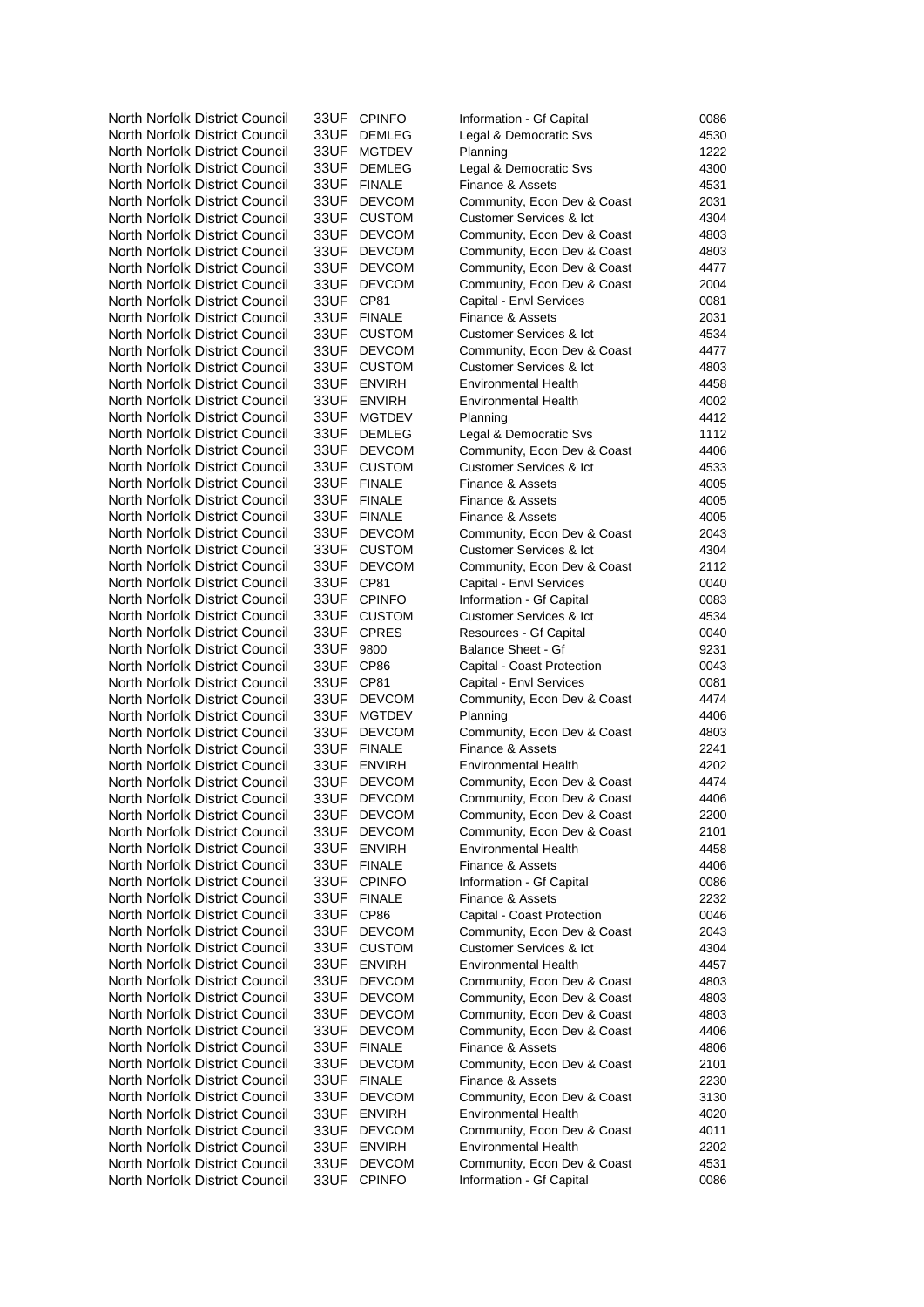| North Norfolk District Council                                   | 33UF -    | <b>DEVCOM</b>              | Community, Econ Dev & Coast                             | 2112         |
|------------------------------------------------------------------|-----------|----------------------------|---------------------------------------------------------|--------------|
| North Norfolk District Council                                   | 33UF      | CP86                       | Capital - Coast Protection                              | 0046         |
| North Norfolk District Council                                   |           | 33UF FINALE                | Finance & Assets                                        | 2004         |
| North Norfolk District Council                                   |           | 33UF MGTDEV                | Planning                                                | 1122         |
| North Norfolk District Council                                   |           | 33UF ENVIRH                | <b>Environmental Health</b>                             | 1222         |
| North Norfolk District Council                                   |           | 33UF CPRES                 | Resources - Gf Capital                                  | 0040         |
| North Norfolk District Council                                   |           | 33UF ENVIRH                | <b>Environmental Health</b>                             | 4457         |
| North Norfolk District Council                                   | 33UF CP81 |                            | Capital - Envl Services                                 | 0081         |
| North Norfolk District Council                                   |           | 33UF DEVCOM                | Community, Econ Dev & Coast                             | 8228         |
| North Norfolk District Council                                   |           | 33UF FINALE                | Finance & Assets                                        | 4406         |
| North Norfolk District Council                                   |           | 33UF MGTDEV                | Planning                                                | 4803         |
| North Norfolk District Council                                   |           | 33UF DEVCOM                | Community, Econ Dev & Coast                             | 4407         |
| North Norfolk District Council                                   |           | 33UF FINALE                | Finance & Assets                                        | 2230         |
| North Norfolk District Council                                   |           | 33UF ENVIRH                | <b>Environmental Health</b>                             | 4458         |
| North Norfolk District Council                                   |           | 33UF DEVCOM                | Community, Econ Dev & Coast                             | 4474         |
| North Norfolk District Council                                   |           | 33UF ENVIRH                | <b>Environmental Health</b>                             | 4406         |
| North Norfolk District Council                                   |           | 33UF ENVIRH                | <b>Environmental Health</b>                             | 4406         |
| North Norfolk District Council                                   |           | 33UF CUSTOM                | <b>Customer Services &amp; Ict</b>                      | 4538         |
| North Norfolk District Council                                   |           | 33UF CUSTOM                | <b>Customer Services &amp; Ict</b>                      | 4530         |
| North Norfolk District Council                                   |           | 33UF DEVCOM                | Community, Econ Dev & Coast                             | 4474         |
| North Norfolk District Council                                   |           | 33UF DEVCOM                | Community, Econ Dev & Coast                             | 4474         |
| North Norfolk District Council                                   |           | 33UF CUSTOM                | <b>Customer Services &amp; Ict</b>                      | 4304         |
| North Norfolk District Council                                   |           | 33UF MGTDEV                | Planning                                                | 1224         |
| North Norfolk District Council                                   |           | 33UF CPINFO                | Information - Gf Capital                                | 0086         |
| North Norfolk District Council                                   |           | 33UF MGTDEV                | Planning                                                | 1222         |
| North Norfolk District Council                                   |           | 33UF CUSTOM                | <b>Customer Services &amp; Ict</b>                      | 4406         |
| North Norfolk District Council                                   |           | 33UF FINALE                | Finance & Assets                                        | 1122         |
| North Norfolk District Council                                   | 33UF CP86 |                            | Capital - Coast Protection                              | 0044         |
| North Norfolk District Council                                   |           | 33UF ENVIRH                | Environmental Health                                    | 4458         |
| North Norfolk District Council<br>North Norfolk District Council |           | 33UF CPINFO<br>33UF ENVIRH | Information - Gf Capital<br><b>Environmental Health</b> | 0086<br>4406 |
| North Norfolk District Council                                   |           | 33UF DEVCOM                | Community, Econ Dev & Coast                             | 2112         |
| North Norfolk District Council                                   |           | 33UF DEVCOM                | Community, Econ Dev & Coast                             | 4406         |
| North Norfolk District Council                                   | 33UF      | CP <sub>86</sub>           | Capital - Coast Protection                              | 0040         |
| North Norfolk District Council                                   | 33UF -    | <b>MGTDEV</b>              | Planning                                                | 4000         |
| North Norfolk District Council                                   |           | 33UF CUSTOM                | <b>Customer Services &amp; Ict</b>                      | 4406         |
| North Norfolk District Council                                   |           | 33UF ENVIRH                | <b>Environmental Health</b>                             | 4406         |
| North Norfolk District Council                                   |           | 33UF CUSTOM                | Customer Services & Ict                                 | 4533         |
| North Norfolk District Council                                   |           | 33UF CUSTOM                | <b>Customer Services &amp; Ict</b>                      | 4533         |
| North Norfolk District Council                                   |           | 33UF CORPCT                | Clt / Corporate                                         | 1150         |
| North Norfolk District Council                                   | 33UF      | <b>DEVCOM</b>              | Community, Econ Dev & Coast                             | 2200         |
| North Norfolk District Council                                   | 33UF      | <b>CUSTOM</b>              | <b>Customer Services &amp; Ict</b>                      | 4415         |
| North Norfolk District Council                                   | 33UF      | <b>DEVCOM</b>              | Community, Econ Dev & Coast                             | 2200         |
| North Norfolk District Council                                   | 33UF      | <b>DEVCOM</b>              | Community, Econ Dev & Coast                             | 2200         |
| North Norfolk District Council                                   | 33UF      | <b>CUSTOM</b>              | <b>Customer Services &amp; Ict</b>                      | 4534         |
| North Norfolk District Council                                   |           | 33UF CUSTOM                | <b>Customer Services &amp; Ict</b>                      | 4531         |
| North Norfolk District Council                                   |           | 33UF ENVIRH                | <b>Environmental Health</b>                             | 4407         |
| North Norfolk District Council                                   |           | 33UF FINALE                | Finance & Assets                                        | 2004         |
| North Norfolk District Council                                   |           | 33UF DEVCOM                | Community, Econ Dev & Coast                             | 2112         |
| North Norfolk District Council                                   | 33UF      | <b>DEVCOM</b>              | Community, Econ Dev & Coast                             | 4406         |
| North Norfolk District Council                                   | 33UF      | <b>DEVCOM</b>              | Community, Econ Dev & Coast                             | 4804         |
| North Norfolk District Council                                   | 33UF      | <b>CPINFO</b>              | Information - Gf Capital                                | 0083         |
| North Norfolk District Council                                   | 33UF      | <b>CPRES</b>               | Resources - Gf Capital                                  | 0040         |
| North Norfolk District Council                                   |           | 33UF ENVIRH                | <b>Environmental Health</b>                             | 4458         |
| North Norfolk District Council                                   |           | 33UF CPCOM2                | Community - Gf Capital                                  | 0040         |
| North Norfolk District Council                                   |           | 33UF CUSTOM                | <b>Customer Services &amp; Ict</b>                      | 4534         |
| North Norfolk District Council                                   | 33UF      | <b>DEVCOM</b>              | Community, Econ Dev & Coast                             | 2004         |
| North Norfolk District Council                                   | 33UF      | <b>CUSTOM</b>              | <b>Customer Services &amp; Ict</b>                      | 4303         |
| North Norfolk District Council                                   | 33UF      | <b>DEVCOM</b>              | Community, Econ Dev & Coast                             | 4407         |
| North Norfolk District Council                                   | 33UF      | <b>DEVCOM</b>              | Community, Econ Dev & Coast                             | 4407         |
| North Norfolk District Council                                   | 33UF      | <b>MGTDEV</b>              | Planning                                                | 4406         |
| North Norfolk District Council                                   | 33UF      | <b>DEVCOM</b>              | Community, Econ Dev & Coast                             | 2112         |
| North Norfolk District Council                                   | 33UF      | <b>CUSTOM</b>              | <b>Customer Services &amp; Ict</b>                      | 4803         |
| North Norfolk District Council                                   | 33UF      | <b>CPRES</b>               | Resources - Gf Capital                                  | 0039         |
| North Norfolk District Council                                   | 33UF      | <b>DEVCOM</b>              | Community, Econ Dev & Coast                             | 2200         |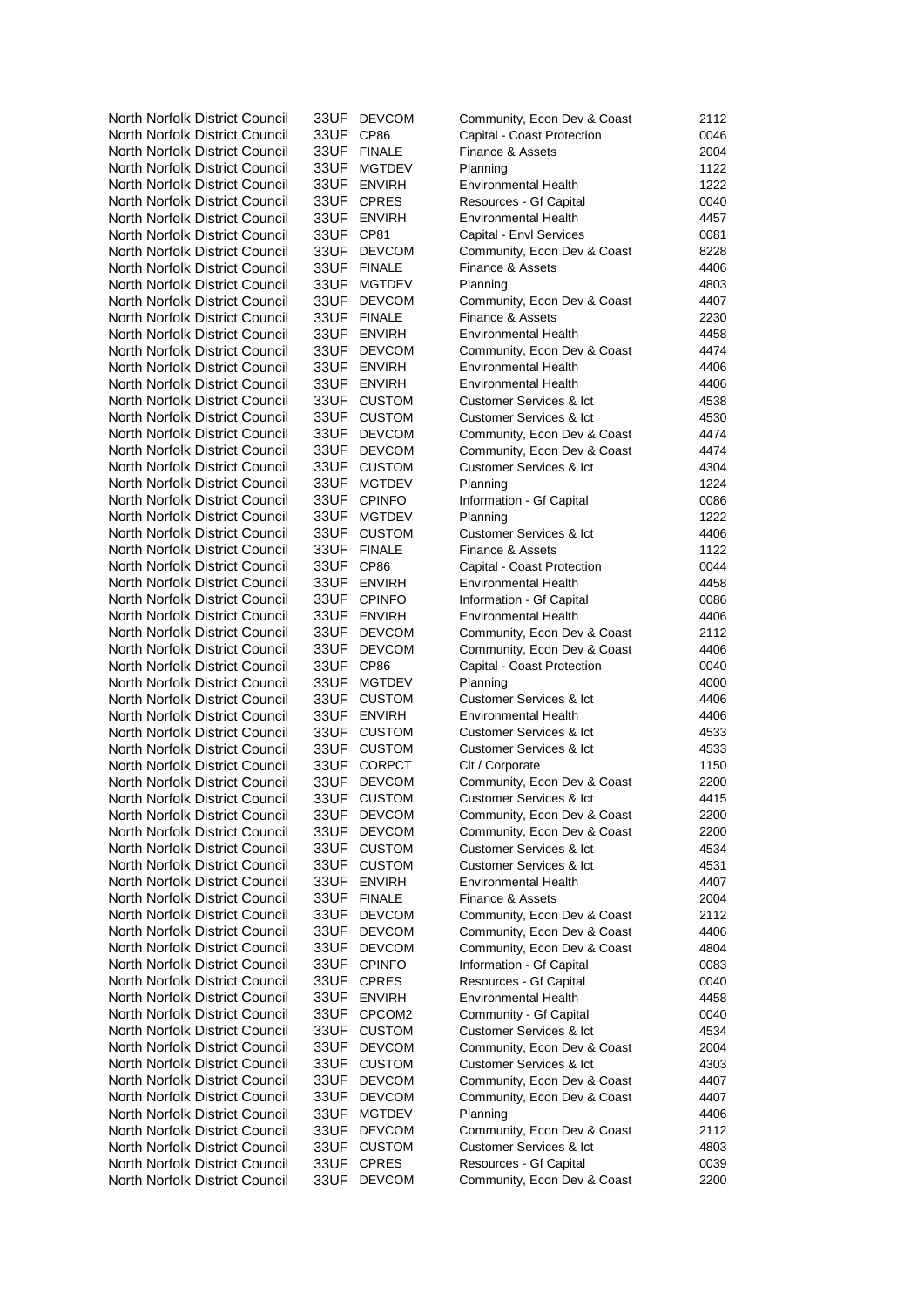| North Norfolk District Council | 33UF      | <b>DEVCOM</b>    | Community, Econ Dev & Coast        | 4407 |
|--------------------------------|-----------|------------------|------------------------------------|------|
| North Norfolk District Council | 33UF      | <b>CUSTOM</b>    | <b>Customer Services &amp; Ict</b> | 4477 |
| North Norfolk District Council | 33UF      | <b>DEVCOM</b>    | Community, Econ Dev & Coast        | 2003 |
| North Norfolk District Council | 33UF      | <b>DEVCOM</b>    | Community, Econ Dev & Coast        | 2031 |
| North Norfolk District Council | 33UF      | CP86             | Capital - Coast Protection         | 0040 |
| North Norfolk District Council | 33UF      | <b>CUSTOM</b>    | <b>Customer Services &amp; Ict</b> | 4000 |
| North Norfolk District Council | 33UF      | <b>DEVCOM</b>    | Community, Econ Dev & Coast        | 2043 |
| North Norfolk District Council | 33UF      | CP <sub>86</sub> | Capital - Coast Protection         | 0044 |
| North Norfolk District Council | 33UF      | <b>DEVCOM</b>    | Community, Econ Dev & Coast        | 4474 |
| North Norfolk District Council | 33UF      | <b>MGTDEV</b>    | Planning                           | 4400 |
| North Norfolk District Council |           | 33UF FINALE      | Finance & Assets                   | 4009 |
| North Norfolk District Council | 33UF      | <b>CPINFO</b>    | Information - Gf Capital           | 0086 |
| North Norfolk District Council | 33UF      | <b>DEVCOM</b>    | Community, Econ Dev & Coast        | 2112 |
| North Norfolk District Council | 33UF      | <b>DEVCOM</b>    | Community, Econ Dev & Coast        | 2112 |
| North Norfolk District Council |           | 33UF CUSTOM      | <b>Customer Services &amp; Ict</b> | 4533 |
| North Norfolk District Council | 33UF      | CP81             | Capital - Envl Services            | 0040 |
| North Norfolk District Council |           | 33UF FINALE      | Finance & Assets                   | 2004 |
| North Norfolk District Council | 33UF CP85 |                  | Capital - Community Services       | 0161 |
| North Norfolk District Council |           | 33UF DEVCOM      | Community, Econ Dev & Coast        | 4803 |
| North Norfolk District Council |           | 33UF DEVCOM      | Community, Econ Dev & Coast        | 4406 |
| North Norfolk District Council | 33UF CP86 |                  | Capital - Coast Protection         | 0040 |
| North Norfolk District Council |           | 33UF CORPCT      | Clt / Corporate                    | 4530 |
| North Norfolk District Council |           | 33UF CUSTOM      | Customer Services & Ict            | 4533 |
| North Norfolk District Council |           | 33UF FINALE      | Finance & Assets                   | 2031 |
| North Norfolk District Council | 33UF      | <b>ENVIRH</b>    | <b>Environmental Health</b>        | 4406 |
| North Norfolk District Council | 33UF CP81 |                  | Capital - Envl Services            | 0040 |
| North Norfolk District Council |           | 33UF CPRES       | Resources - Gf Capital             | 0040 |
| North Norfolk District Council |           | 33UF FINALE      | Finance & Assets                   | 2264 |
| North Norfolk District Council |           | 33UF CPINFO      | Information - Gf Capital           | 0083 |
| North Norfolk District Council | 33UF      | <b>CPINFO</b>    | Information - Gf Capital           | 0086 |
| North Norfolk District Council | 33UF      | <b>CUSTOM</b>    | <b>Customer Services &amp; Ict</b> | 4534 |
| North Norfolk District Council | 33UF      | <b>DEVCOM</b>    | Community, Econ Dev & Coast        | 4406 |
| North Norfolk District Council | 33UF      | <b>CORPCT</b>    | Clt / Corporate                    | 4500 |
| North Norfolk District Council | 33UF      | <b>MGTDEV</b>    | Planning                           | 1224 |
| North Norfolk District Council | 33UF      | <b>CUSTOM</b>    | <b>Customer Services &amp; Ict</b> | 4531 |
| North Norfolk District Council | 33UF      | <b>CP86</b>      | Capital - Coast Protection         | 0040 |
| North Norfolk District Council | 33UF      | <b>DEVCOM</b>    |                                    |      |
|                                |           |                  | Community, Econ Dev & Coast        | 2112 |
| North Norfolk District Council | 33UF      | <b>CUSTOM</b>    | Customer Services & Ict            | 4304 |
| North Norfolk District Council | 33UF      | <b>CUSTOM</b>    | <b>Customer Services &amp; Ict</b> | 4406 |
| North Norfolk District Council | 33UF      | <b>CUSTOM</b>    | <b>Customer Services &amp; Ict</b> | 4531 |
| North Norfolk District Council | 33UF      | <b>CORPCT</b>    | Clt / Corporate                    | 4500 |
| North Norfolk District Council |           | 33UF DEVCOM      | Community, Econ Dev & Coast        | 2200 |
| North Norfolk District Council | 33UF CP86 |                  | Capital - Coast Protection         | 0043 |
| North Norfolk District Council |           | 33UF CUSTOM      | <b>Customer Services &amp; Ict</b> | 4533 |
| North Norfolk District Council | 33UF      | <b>MGTDEV</b>    | Planning                           | 4306 |
| North Norfolk District Council | 33UF      |                  |                                    | 9145 |
|                                |           | 9800             | <b>Balance Sheet - Gf</b>          |      |
| North Norfolk District Council |           | 33UF FINALE      | Finance & Assets                   | 2273 |
| North Norfolk District Council | 33UF      | <b>MGTDEV</b>    | Planning                           | 4406 |
| North Norfolk District Council | 33UF      | <b>CPINFO</b>    | Information - Gf Capital           | 0083 |
| North Norfolk District Council | 33UF      | <b>CUSTOM</b>    | <b>Customer Services &amp; Ict</b> | 4020 |
| North Norfolk District Council | 33UF      | <b>R011F</b>     | Elections                          | 4302 |
| North Norfolk District Council | 33UF      | <b>CPINFO</b>    | Information - Gf Capital           | 0086 |
| North Norfolk District Council |           | 33UF CPRES       | Resources - Gf Capital             | 0040 |
| North Norfolk District Council |           | 33UF FINALE      | Finance & Assets                   | 2003 |
|                                |           |                  |                                    |      |
| North Norfolk District Council | 33UF      | <b>CPRES</b>     | Resources - Gf Capital             | 0043 |
| North Norfolk District Council | 33UF      | <b>DEVCOM</b>    | Community, Econ Dev & Coast        | 2003 |
| North Norfolk District Council | 33UF CP86 |                  | Capital - Coast Protection         | 0040 |
| North Norfolk District Council |           | 33UF DEVCOM      | Community, Econ Dev & Coast        | 4803 |
| North Norfolk District Council |           | 33UF DEVCOM      | Community, Econ Dev & Coast        | 4406 |
| North Norfolk District Council | 33UF      | <b>DEVCOM</b>    | Community, Econ Dev & Coast        | 4406 |
|                                |           |                  |                                    |      |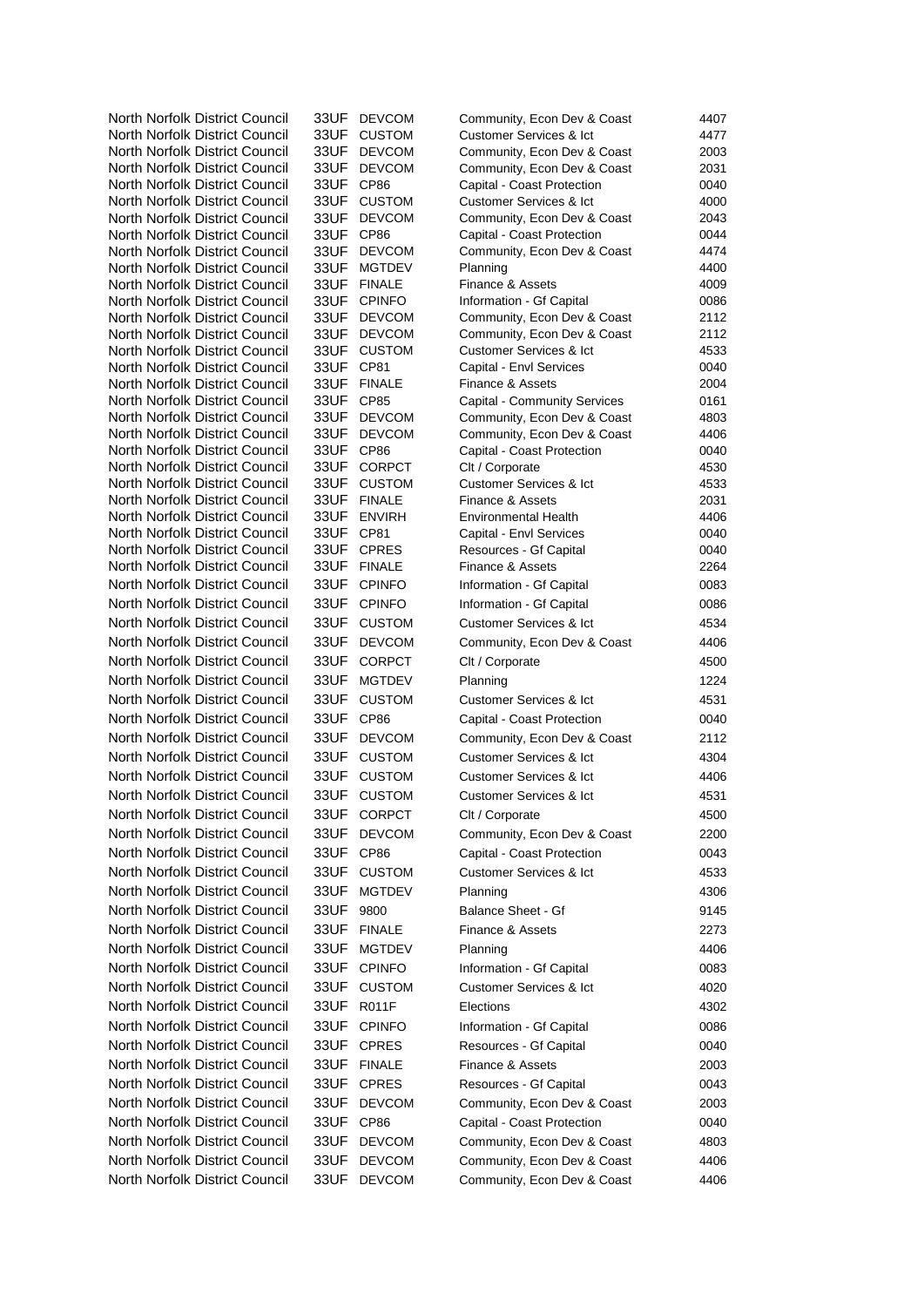| North Norfolk District Council |      | 33UF DEVCOM   | Community, Econ Dev & Coast | 2004 |
|--------------------------------|------|---------------|-----------------------------|------|
| North Norfolk District Council |      | 33UF FINALE   | Finance & Assets            | 2004 |
| North Norfolk District Council | 33UF | DEVCOM        | Community, Econ Dev & Coast | 2112 |
| North Norfolk District Council | 33UF | CORPCT        | Clt / Corporate             | 4530 |
| North Norfolk District Council | 33UF | <b>DEVCOM</b> | Community, Econ Dev & Coast | 2003 |
| North Norfolk District Council | 33UF | <b>MGTDEV</b> | Planning                    | 1222 |
| North Norfolk District Council | 33UF | CUSTOM        | Customer Services & Ict     | 4531 |
| North Norfolk District Council | 33UF | <b>CORPCT</b> | Clt / Corporate             | 4500 |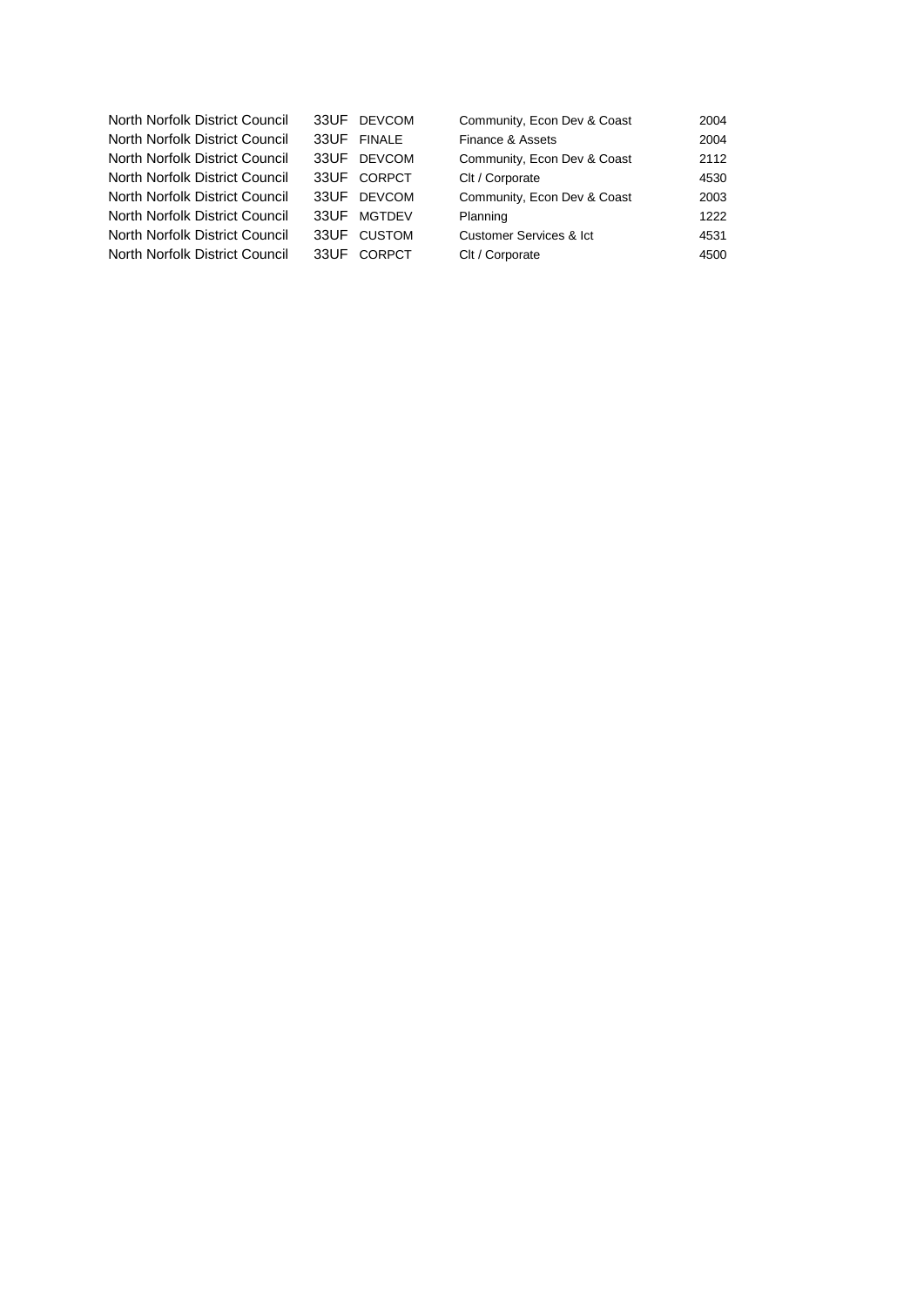| <b>Expenditure Category</b>                                   | <b>Order Number</b> | Amount             |
|---------------------------------------------------------------|---------------------|--------------------|
| <b>Other Professional Fees</b>                                | NN12542             | 7177.6             |
| Other Fees & Charges                                          | NN12554             | 7660               |
| <b>Other Professional Fees</b>                                | NN12549             | 35134.91           |
| <b>Other Professional Fees</b>                                | NN12558             | 8026.2             |
| Stationery - Other                                            | NN12576             | 8330.94            |
| <b>Fees - General Services</b>                                | NN12592             | 5900               |
| <b>Contractor Payments</b>                                    | NN12627             | 97246.8            |
| Comp Software - Purchase                                      | NN12640             | 35000              |
| <b>Computer Software Licences</b>                             | NN12649             | 8530.27            |
| <b>Other Professional Fees</b><br>Rep & Maint (Programmed)    | NN12658<br>PS01475  | 9725.72<br>5308.19 |
| Computer Software Licences                                    | NN12681             | 13650              |
| New Appointment Advertising                                   | NN12667             | 5726.22            |
| Rep & Maint (Programmed)                                      | PS01479             | 12100              |
| Computer Hardware - Purchases                                 | NN12723             | 6763.26            |
| <b>Computer Maintenance</b>                                   | NN12736             | 24126              |
| Subscriptions                                                 | NN12771             | 10101              |
| Stationery - Other                                            | NN12776             | 6938.11            |
| Computer Purchases - Hardware                                 | NN12787             | 36689.76           |
| <b>Equipment Purchases</b>                                    | NN12785             | 180316.9           |
| Sea Defences                                                  | NN12799             | 8601.74            |
| Computer Purchases - Hardware                                 | NN12841             | 7493.31            |
| <b>Other Professional Fees</b>                                | NN12836             | 13023              |
| Computer Purchases - Hardware                                 | NN12882             | 100000             |
| <b>Other Professional Fees</b>                                | NN12879             | 7258               |
| <b>Other Professional Fees</b>                                | NN12896             | 7660.8             |
| <b>Other Professional Fees</b>                                | NN12893             | 11793.7            |
| <b>Other Professional Fees</b>                                | NN12914             | 8000               |
| Sal - Basic (Fixed Term Staff)                                | NN12921             | 32800.6            |
| <b>Contractor Payments</b>                                    | NN12953             | 623082.58          |
| Computer Purchases - Hardware                                 | NN12962             | 46566.3            |
| Computer Purchases - Hardware                                 | NN12974             | 9997.94            |
| Sea Defences                                                  | PS01543             | 44175              |
| Computer Software Licences                                    | NN12985             | 28162.51           |
| <b>Other Professional Fees</b>                                | NN12984<br>NN13010  | 65810.73           |
| <b>Kier Street Services</b><br><b>Other Professional Fees</b> | NN13012             | 6010.38<br>5000    |
| Legal Fees                                                    | NN13017             | 18240.84           |
| Computer Purchases - Software                                 | NN13043             | 8160               |
| <b>Other Professional Fees</b>                                | NN13026             | 19020.84           |
| <b>Other Professional Fees</b>                                | NN13058             | 5105.29            |
| B & B Charges (Homelessness)                                  | NN13067             | 70017.38           |
| B & B Charges (Homelessness)                                  | NN13068             | 42920              |
| Computer Purchases - Hardware                                 | NN13071             | 8919               |
| Consultancy Fees - General                                    | NN13065             | 12765.68           |
| <b>Contractor Payments</b>                                    | PS01579             | 42191.43           |
| Advertising - General                                         | NN13086             | 19235.85           |
| Catering - Purchases                                          | NN13092             | 5933.4             |
| Computer Lines / Modems                                       | NN13087             | 85628.02           |
| Mats Purchases - Store Issues                                 | NN13094             | 13322.02           |
| Sea Defences                                                  | PS01578             | 14149.15           |
| <b>Books</b>                                                  | NN13121             | 7320               |
| <b>Computer Software Licences</b>                             | NN13118             | 9297.98            |
| <b>Other Professional Fees</b>                                | NN13120             | 29698.45           |
| <b>Other Professional Fees</b>                                | NN13119             | 20599.38           |
| <b>Contract Cleaning</b>                                      | NN13135             | 9544.57            |
| Crb / Dbs Checks                                              | NN13141             | 11440              |
| Equip. - Operating Lease Renta                                | NN13129             | 198944.69          |
| <b>Other Professional Fees</b>                                | NN13130             | 5497.42            |
| <b>Other Professional Fees</b>                                | NN13131             | 5787.72            |
| <b>Other Professional Fees</b>                                | NN13137             | 10806.51           |
| R & M Plant - Service Contract                                | PS01589             | 7612.8             |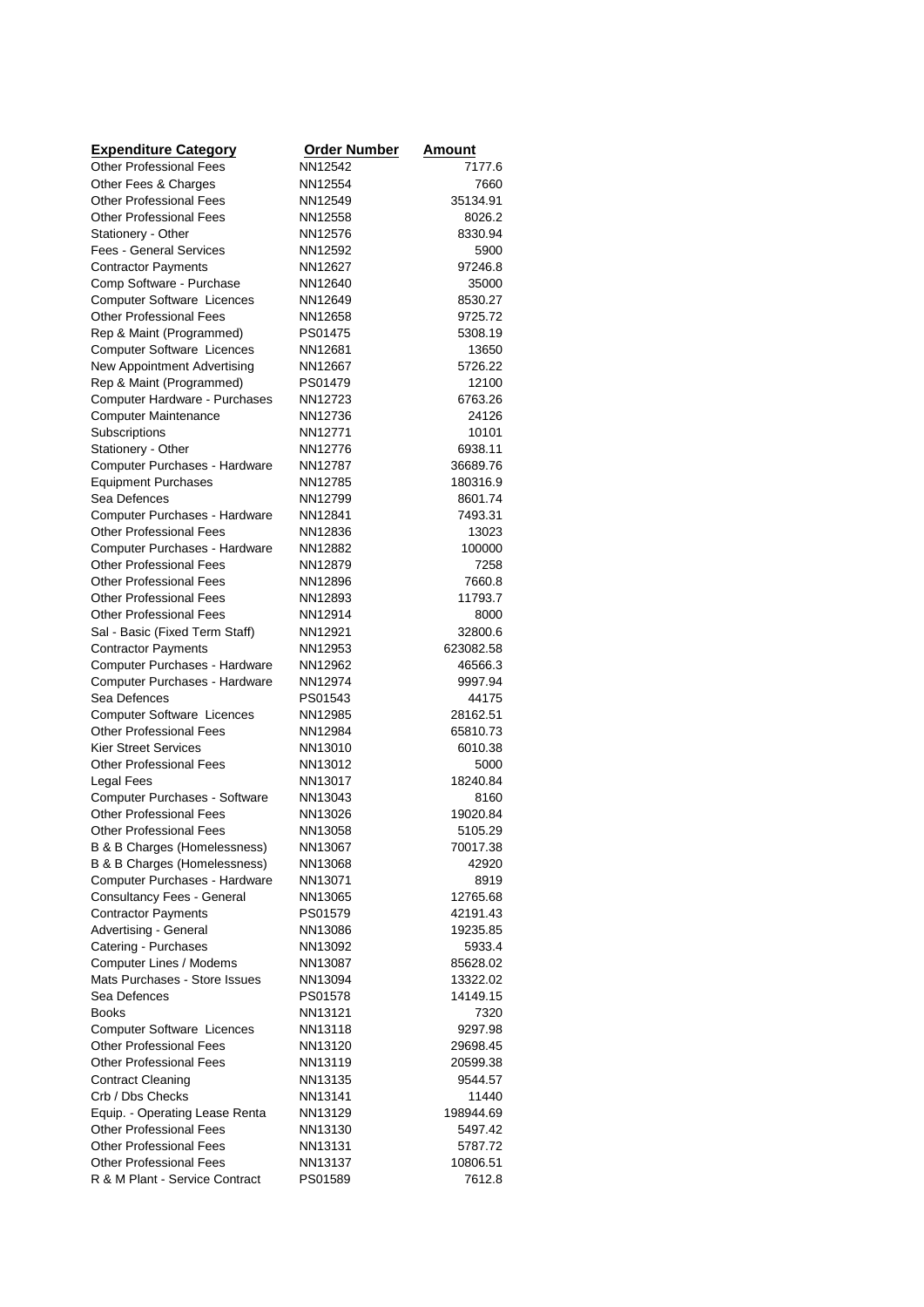| Computer Hardware - Purchases                                   | NN13169            | 5671                 |
|-----------------------------------------------------------------|--------------------|----------------------|
| Computer Purchases - Hardware                                   | NN13166            | 6287.16              |
| New Appointment Advertising                                     | NN13171            | 7321.96              |
| <b>Books</b>                                                    | NN13189            | 28640                |
| Computer Purchases - Software                                   | NN13192            | 5225                 |
| R & M Fixt & Fittings - Other                                   | NN13194            | 5544.84              |
| Stationery - Other                                              | NN13184            | 10245.5              |
| Contributions                                                   | NN13202            | 6000                 |
| Contributions                                                   | NN13200            | 6000                 |
| Other Fees & Charges                                            | NN13215            | 5118.72              |
| Rep & Maint (Reactive)                                          | PS01603            | 12955                |
| <b>Equipment Purchases</b>                                      | NN13226            | 51994.08             |
| R & M Fixt & Fittings - Other                                   | NN13227            | 9837.77              |
| <b>Computer Maintenance</b>                                     | NN13241            | 13006.92             |
| Other Fees & Charges                                            | NN13239            | 33380.52             |
| Contributions                                                   | NN13247            | 7000                 |
| <b>Kier Street Services</b>                                     | NN13260            | 27303.38             |
| Mats Purchases - General                                        | NN13262            | 10791                |
| <b>Ncs Search Fees</b>                                          | NN13265            | 59524.8              |
| Cpd Training                                                    | NN13277            | 9600                 |
| <b>Other Professional Fees</b>                                  | NN13269            | 10140                |
| <b>Computer Software Licences</b>                               | NN13287            | 11190                |
| Mats Purchases - Store Issues<br>Mats Purchases - Store Issues  | NN13289<br>NN13291 | 28115.3              |
| Mats Purchases - Store Issues                                   |                    | 7344.63<br>17570.99  |
| R & M Plant - Service Contract                                  | NN13294<br>NN13315 | 25353.44             |
| Stationery - Other                                              | NN13319            | 7250.29              |
| Sea Defences                                                    | PS01635            | 5045.66              |
| <b>Contractor Payments</b>                                      | PS01650            | 58571.12             |
| Comp Software - Purchase                                        | NN13353            | 44500                |
| <b>Computer Maintenance</b>                                     | NN13366            | 5889.3               |
| <b>Contractor Payments</b>                                      | PS01642            | 7130                 |
| Deposits Repaid                                                 | NN13371            | 8620.68              |
| <b>Technical Services Fees</b>                                  | NN13379            | 5148.35              |
| <b>Equipment Purchases</b>                                      | NN13384            | 12740                |
| Management Fee                                                  | NN13409            | 848585.88            |
| <b>Other Professional Fees</b>                                  | NN13404            | 8370.62              |
| Contributions                                                   | NN13423            | 20000                |
| <b>Contract Cleaning</b>                                        | PS01658            | 86106.8              |
| Uniforms                                                        | NN13435            | 6335.7               |
| Management Fee                                                  | NN13443            | 94468.32             |
| <b>Other Professional Fees</b>                                  | NN13453            | 16637.8              |
| Rent/Hire Of Buildings                                          | NN13455            | 19492.66             |
| R & M Grounds - General                                         | NN13461            | 5975                 |
| <b>Kier Street Services</b>                                     | NN13477            | 45900822.66          |
| <b>Other Professional Fees</b>                                  | NN13473            | 20000                |
| Computer Hardware - Purchases                                   | NN13489            | 9000                 |
| Gas                                                             | PS01685            | 11915.61             |
| Other Expenditure                                               | NN13495            | 15848.45             |
| R & M Plant - Service Contract                                  | NN13487            | 14620.82             |
| Stationery - Other                                              | NN13493            | 15223.95             |
| <b>News Contract</b>                                            | NN13525            | 253768.72            |
| Contributions                                                   | NN13544            | 10000                |
| Contributions                                                   | NN13543            | 8800                 |
| Contributions                                                   | NN13546            | 8800                 |
| <b>Other Professional Fees</b>                                  | NN13540            | 6597.67              |
| Subscriptions                                                   | NN13566            | 8700                 |
| R & M Grounds - General                                         | PS01696            | 10850                |
| Electricity                                                     | PS01698            | 13128.82             |
| Vehicle Contract Hire                                           | NN13588<br>NN13594 | 32924.88<br>18391.86 |
| Equip. - Operating Lease Renta<br>Furniture & Furnishings - R&M | NN13598            | 6410.76              |
| Rent/Hire/Purchase Of Land                                      | NN13592            | 13760.1              |
| Computer Purchases - Software                                   | NN13614            | 9000                 |
| Computer Hardware - Purchases                                   | NN13616            | 7732.5               |
|                                                                 |                    |                      |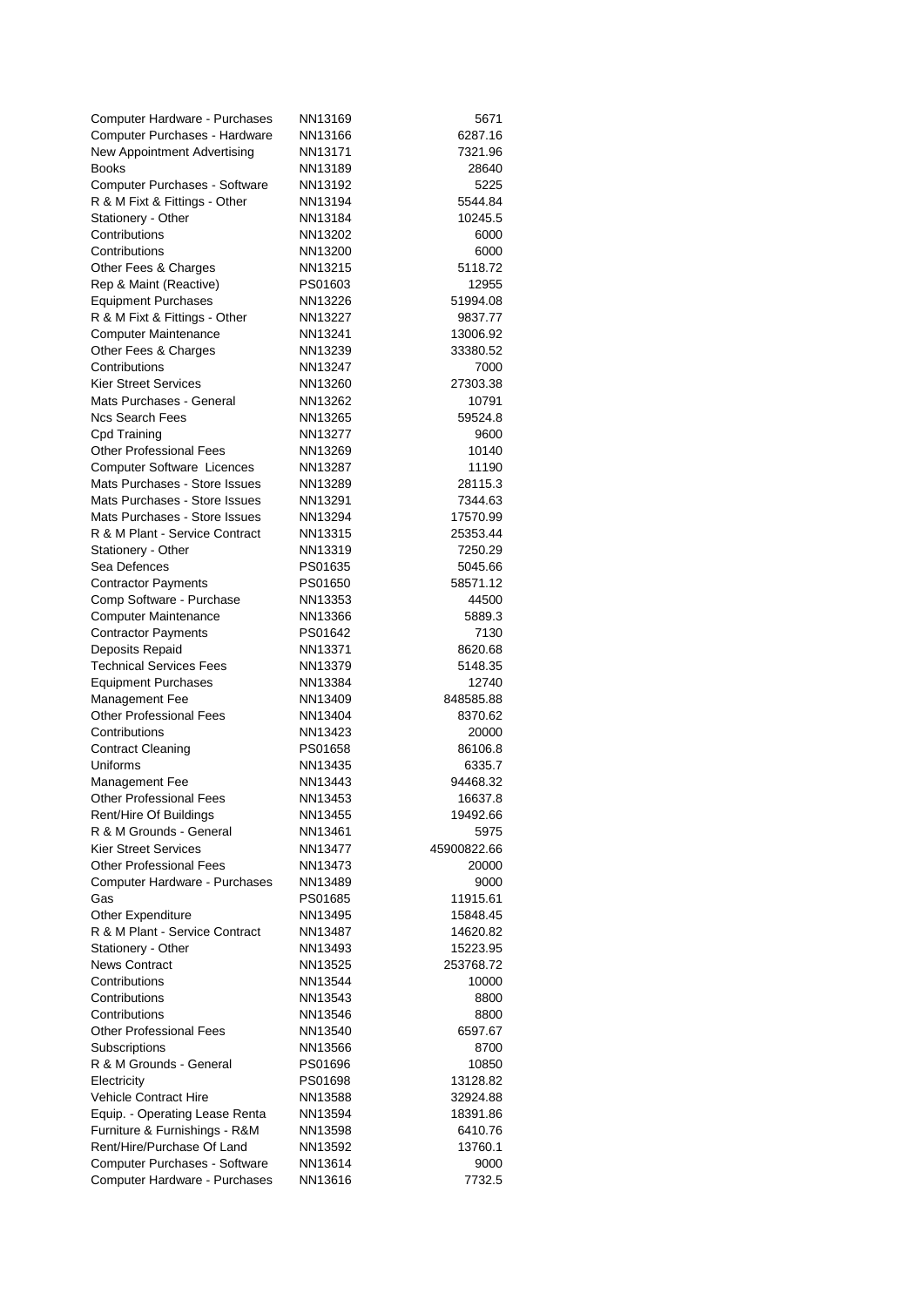| Sea Defences                                     | PS01720            | 6080.17          |
|--------------------------------------------------|--------------------|------------------|
| <b>Other Expenditure</b>                         | NN13624            | 8100             |
| Rep & Maint (Reactive)                           | NN13633            | 19376.82         |
| <b>Generic Training</b>                          | NN13637            | 10800            |
| New Appointment Advertising                      | NN13673            | 8535.2           |
| <b>Contractor Payments</b>                       | PS01755            | 18527            |
| <b>News Contract</b>                             | NN13709            | 83527.93         |
| <b>Equipment Purchases</b>                       | NN13736            | 12810            |
| <b>Fees - General Services</b>                   | PS01757            | 5900             |
| <b>Other Professional Fees</b>                   | NN13735            | 136806           |
| Contributions                                    | NN13750            | 14032            |
| <b>Consultancy Fees - General</b>                | NN13793            | 60000            |
| Electricity<br><b>Kier Street Services</b>       | PS01770            | 45512.91         |
|                                                  | NN13802            | 6984             |
| Management Fee<br><b>Other Professional Fees</b> | NN13806<br>NN13803 | 78467<br>7447.35 |
| <b>Other Professional Fees</b>                   | NN13804            | 31100            |
| <b>Computer Consumables</b>                      | NN13816            | 5980.26          |
| Computer Purchases - Hardware                    | NN13815            | 33230            |
| Management Fee                                   | NN13822            | 223994.21        |
| Management Fee                                   | NN13823            | 214073.53        |
| Stationery - Other                               | NN13837            | 8616.8           |
| Subs To Professional Bodies                      | NN13827            | 5740             |
| Computer Hardware - Purchases                    | NN13841            | 5695.28          |
| New Appointment Advertising                      | NN13842            | 28996.26         |
| <b>Other Professional Fees</b>                   | NN13843            | 157457.96        |
| <b>Generic Training</b>                          | NN13855            | 9800             |
| <b>Other Professional Fees</b>                   | NN13853            | 5500             |
| <b>Kier Street Services</b>                      | NN13861            | 7253.95          |
| Computer Hardware - Purchases                    | NN13896            | 8700.02          |
| <b>Other Professional Fees</b>                   | NN13895            | 7000             |
| Sea Defences                                     | NN13894            | 131776.92        |
| <b>Other Professional Fees</b>                   | NN13901            | 6500             |
| <b>Contractor Payments</b>                       | NN13912            | 45000            |
| <b>Equipment Purchases</b>                       | NN13913            | 11319.66         |
| <b>Other Professional Fees</b>                   | NN13922            | 6000             |
| <b>Other Professional Fees</b>                   | NN13920            | 18400            |
| <b>Computer Software Licences</b>                | NN13935            | 13261.28         |
| <b>Computer Software Licences</b>                | NN13931            | 36400            |
| Training - Information Tech                      | NN13969            | 6320             |
| Rent/Hire Of Buildings                           | NN13984            | 90373.76         |
| <b>General Training</b>                          | NN13987            | 9735.7           |
| Rent/Hire Of Buildings                           | NN13990            | 16912.83         |
| Rent/Hire Of Buildings                           | NN13989            | 35929.52         |
| <b>Computer Maintenance</b>                      | NN14006            | 17520.04         |
| Computer Purchases - Software                    | NN14007            | 19316.8          |
| Consultancy Fees - General                       | NN14000            | 6237.6           |
| Rep & Maint (Reactive)<br>Sea Defences           | PS01829            | 11665.2          |
| <b>Other Professional Fees</b>                   | NN14024<br>NN14034 | 192584.3         |
| Grants                                           | NN14059            | 7522.25<br>38000 |
| Comp Software - Purchase                         | NN14069            | 20902.8          |
| <b>Contractor Payments</b>                       | PS01855            | 100101.95        |
| <b>Kier Street Services</b>                      | NN14074            | 6908.7           |
| <b>Contractor Payments</b>                       | PS01859            | 31300            |
| <b>Computer Maintenance</b>                      | NN14094            | 5000             |
| Rep & Maint (Reactive)                           | PS01863            | 12773.4          |
| Stationery - Paper                               | NN14104            | 5340.64          |
| <b>Consultancy Fees - General</b>                | NN14112            | 9753.6           |
| Consultancy Fees - General                       | NN14113            | 16650            |
| <b>Other Professional Fees</b>                   | NN14110            | 5000             |
| Sea Defences                                     | NN14115            | 59993.93         |
| Contributions                                    | NN14123            | 7000             |
| <b>Materials</b>                                 | PS01878            | 9169.6           |
| Rent/Hire Of Buildings                           | NN14125            | 17678.81         |
|                                                  |                    |                  |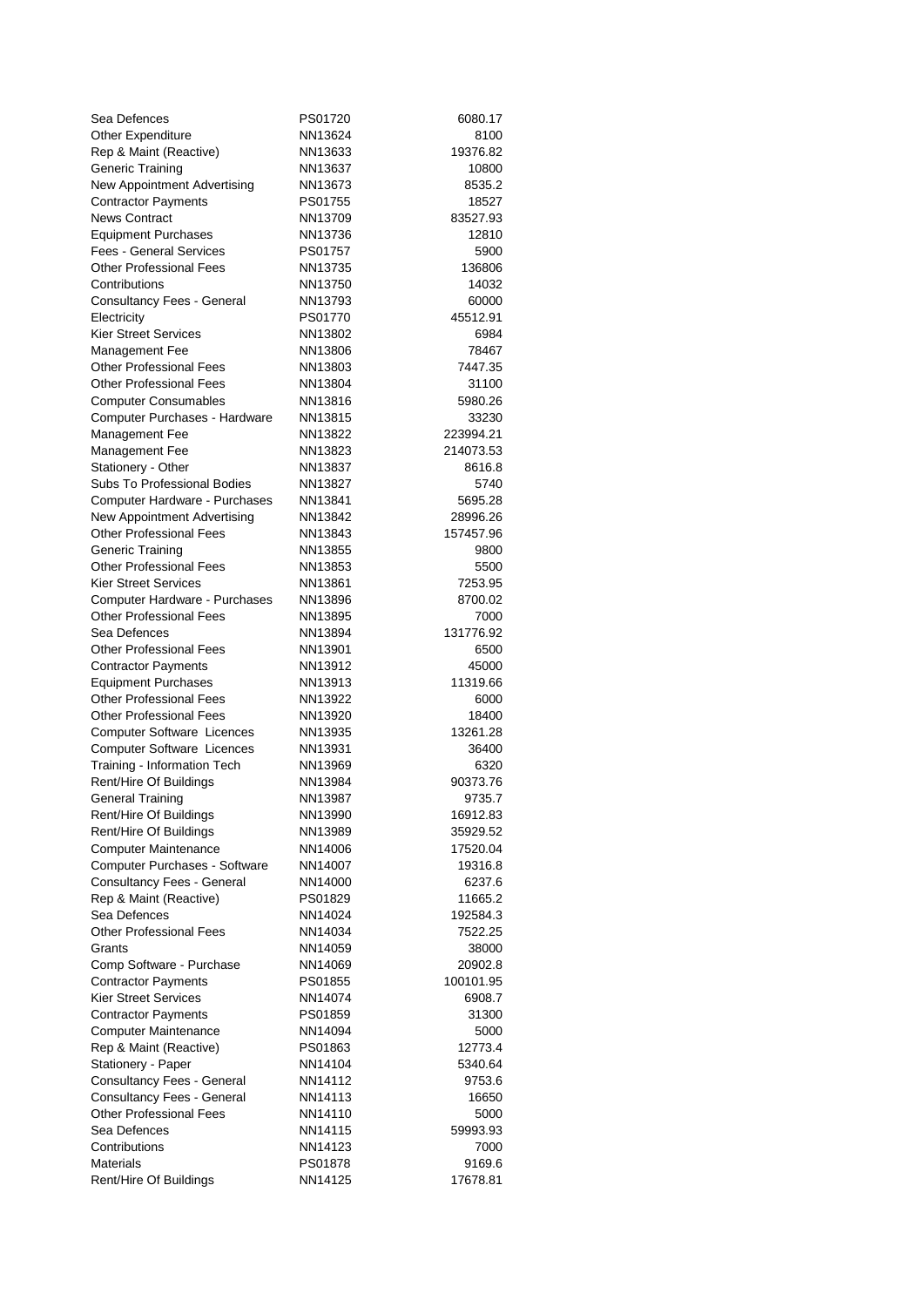| <b>Consultancy Fees - General</b>                                  | NN14129            | 45217               |
|--------------------------------------------------------------------|--------------------|---------------------|
| Other Fees & Charges                                               | NN14131            | 40654.18            |
| Rep & Maint (Programmed)                                           | PS01885            | 8349.75             |
| R & M Fixt & Fittings - Other                                      | NN14143            | 6349.44             |
| <b>Contractor Payments</b>                                         | NN14158            | 43896.69            |
| <b>Equipment Purchases</b>                                         | NN14173            | 9990                |
| R & M Plant - Service Contract                                     | PS01899            | 5085                |
| <b>Other Professional Fees</b>                                     | PS01906<br>NN14189 | 29203.62<br>6739.98 |
| Management Fee<br>Legal Fees                                       | NN14231            | 16480               |
| Playgrounds - Equip Purchases                                      | NN14246            | 8216                |
| Computer Hardware - Purchases                                      | NN14268            | 12608.49            |
| Sea Defences                                                       | PS01948            | 6436.98             |
| Sea Defences                                                       | PS01949            | 7409.03             |
| <b>Computer Software Licences</b>                                  | NN14276            | 20550               |
| <b>Contractor Payments</b>                                         | NN14277            | 9070                |
| Rep & Maint (Reactive)                                             | PS01954            | 10600               |
| Grants - General                                                   | PS01955            | 154000              |
| Contributions                                                      | NN14288            | 20000               |
| <b>Other Professional Fees</b>                                     | NN14290            | 8000                |
| <b>Contractor Payments</b>                                         | NN14301<br>NN14361 | 5411.56<br>5015.34  |
| Computer Purchases - Hardware<br><b>Computer Software Licences</b> | NN14362            | 7253.82             |
| R & M Fixt & Fittings - Other                                      | NN14359            | 6812.31             |
| <b>Other Professional Fees</b>                                     | NN14367            | 5000                |
| <b>Contractor Payments</b>                                         | PS01969            | 49957.56            |
| <b>Contractor Payments</b>                                         | PS01968            | 75637.83            |
| Prem Ins - Factory & Let Units                                     | NN14375            | 395335.74           |
| Comp Software - Purchase                                           | NN14383            | 24030               |
| Computer Hardware - Purchases                                      | NN14385            | 32612.93            |
| <b>Computer Maintenance</b>                                        | NN14382            | 40417.08            |
| <b>Other Professional Fees</b>                                     | NN14393            | 7500                |
| Postage Costs Direct                                               | NN14398            | 17784.8             |
| Subs To Professional Bodies                                        | NN14401            | 81200               |
| Computer Purchases - Software                                      | NN14413            | 25875               |
| <b>Contractor Payments</b>                                         | NN14416            | 99707.16            |
| Sea Defences                                                       | NN14430            | 5842.26             |
| Stationery - Other                                                 | NN14434            | 9449.52             |
| <b>Other Professional Fees</b>                                     | NN14455            | 9500                |
| Computer Purchases - Software                                      | NN14482            | 22440               |
| Postage Costs Direct                                               | NN14495            | 11227.07            |
| Rent/Hire Of Buildings                                             | NN14488            | 33333.92            |
| <b>Technical Services Fees</b>                                     | NN14489            | 5000                |
| <b>Computer Software Licences</b>                                  | NN14518            | 905762.62           |
| Periodicals                                                        | NN14512            | 5152                |
| Payments In Advance                                                | NN14533            | 116515.03           |
| Premises Ins - Rocket House                                        | NN14537            | 9519.73             |
| <b>Other Professional Fees</b>                                     | NN14551            | 17000               |
| Comp Software - Purchase                                           | NN14575            | 15200               |
| Equip. - Operating Lease Renta                                     | NN14573            | 11315.31            |
| <b>External Printing</b>                                           | NN14588            | 40716.36            |
| Computer Hardware - Purchases                                      | NN14613            | 51963.2             |
| <b>Contractor Payments</b>                                         | PS02062            | 10217               |
| Rep & Maint (Programmed)                                           | PS02061            | 66355               |
|                                                                    |                    |                     |
| <b>Technical Services Fees</b>                                     | PS02059            | 9190.28             |
| Rep & Maint (Programmed)                                           | PS02086            | 5900                |
| <b>Contractor Payments</b>                                         | NN14655            | 14468.42            |
| Contributions                                                      | NN14662            | 6000                |
| <b>Other Professional Fees</b>                                     | NN14660            | 15052.8             |
| <b>Other Professional Fees</b>                                     | NN14670            | 8485                |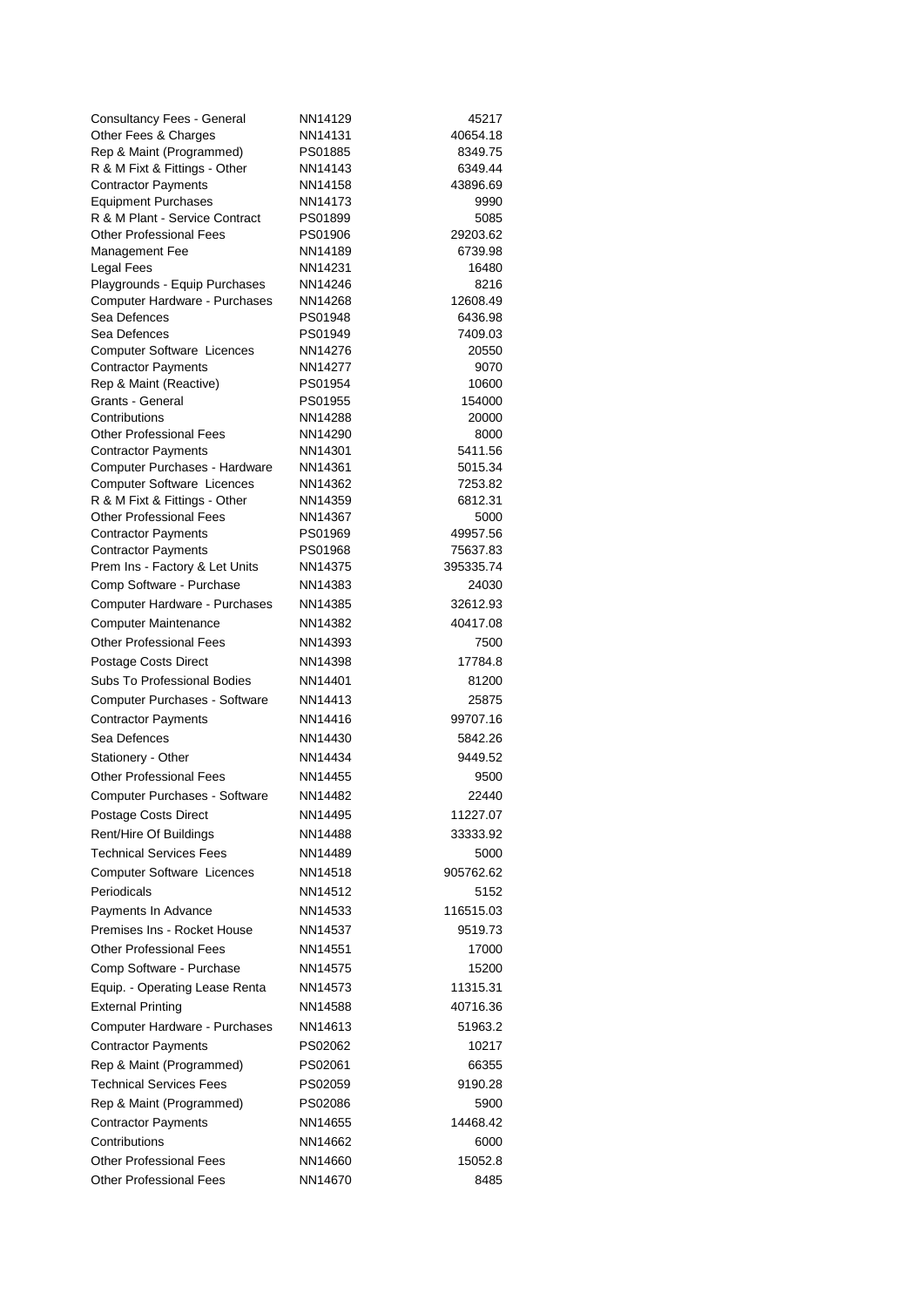| Rep & Maint (Reactive)               | PS02097 | 5657.86  |
|--------------------------------------|---------|----------|
| Rep & Maint (Reactive)               | PS02094 | 15607    |
| Sea Defences                         | NN14682 | 25708.69 |
| <b>Computer Purchases - Hardware</b> | NN14707 | 7954.08  |
| Rep & Maint (Programmed)             | PS02102 | 5700     |
| New Appointment Advertising          | NN14748 | 6272.02  |
| <b>Computer Purchases - Software</b> | NN14758 | 83200    |
| <b>Postage Costs Direct</b>          | NN14762 | 5371.06  |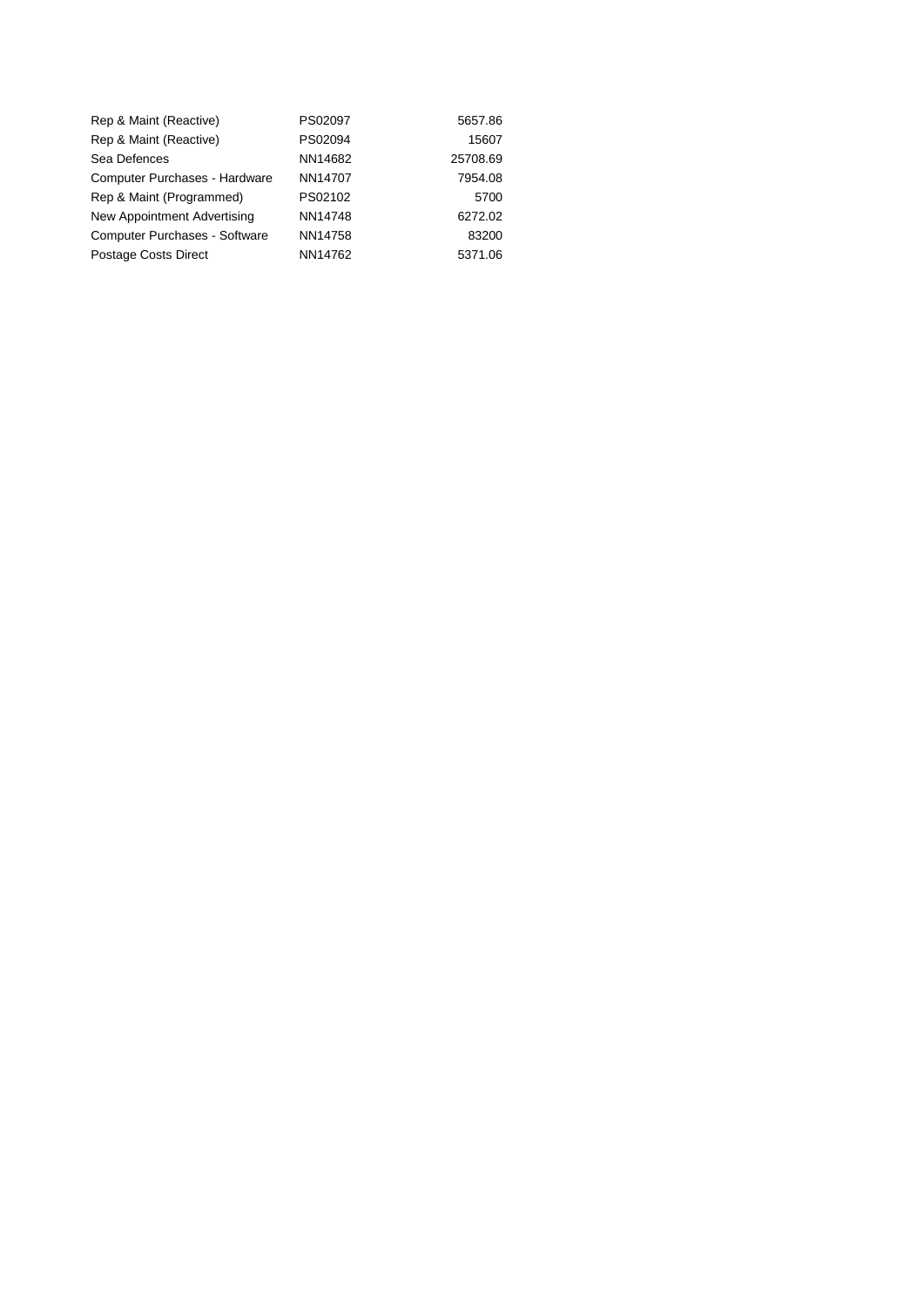| <b>Transaction Description</b>                     | <b>Customer/Supplier Name</b>                  | <b>Date</b>              |
|----------------------------------------------------|------------------------------------------------|--------------------------|
| <b>REDACTED - PERSONAL INFORMATION</b>             | Beacon Planning Ltd                            | 02/01/2015               |
| Blue & Green Flags                                 | Keep Britain Tidy                              | 06/01/2015               |
| <b>REDACTED - PERSONAL INFORMATION</b>             | Norfolk County Council                         | 06/01/2015               |
| <b>REDACTED - PERSONAL INFORMATION</b>             | Beacon Planning Ltd                            | 06/01/2015               |
| Stationery                                         | Espo                                           | 09/01/2015               |
| Mundesly Huts To Storage                           | C C Payne & Son                                | 13/01/2015               |
| Sheringham Fishermens Gangway                      | C G Godfrey Ltd                                | 19/01/2015               |
| <b>Integration Software</b>                        | <b>Trustmarque Solutions Ltd</b>               | 21/01/2015               |
| Maintenance Payment Aim/Acr                        | <b>Capita Software Services</b>                | 22/01/2015               |
| <b>REDACTED - PERSONAL INFORMATION</b>             | <b>REDACTED - PERSONAL INFORMATION</b>         | 26/01/2015               |
| <b>Inspection Fees</b>                             | <b>T.T.Jones Electrical Ltd</b>                | 26/01/2015               |
| Sophos Renewal                                     | Caretower Ltd                                  | 27/01/2015               |
| Advertising                                        | Havas People Ltd                               | 27/01/2015               |
| North Walsham Swimming Pool Remedial Works         | <b>Renderseal Limited</b>                      | 28/01/2015               |
| Headset/Handsets Lync Pilot                        | Preferred One Stop Technologies Ltd            | 04/02/2015               |
| Web And Email Filter Renewal                       | Network Technology Solutions (Uk) Ltd          | 06/02/2015               |
| Lga Subscription 2015/16<br>Stationery             | Lga Conference Account<br>Espo                 | 11/02/2015<br>12/02/2015 |
| <b>Backup Server</b>                               | Virso Ltd                                      | 13/02/2015               |
| <b>Litter Bins Etc.</b>                            | Wybone Ltd                                     | 13/02/2015               |
| Coastal Protection - Mtc                           | <b>Renosteel Construction Ltd</b>              | 16/02/2015               |
| Ups & Wireless                                     | Ebuyer (Uk) Ltd                                | 23/02/2015               |
| <b>REDACTED - PERSONAL INFORMATION</b>             | Beacon Planning Ltd                            | 23/02/2015               |
| Servers & Dell Equallogic                          | Virso Ltd                                      | 27/02/2015               |
| Soil Sampling Investigation                        | Esi Ltd                                        | 27/02/2015               |
| <b>Brown Bins</b>                                  | Straight Manufacturing Ltd                     | 03/03/2015               |
| Asset Management Review                            | East Of England Local Government Ass           | 03/03/2015               |
| Legal Fee For Loan Agreement                       | <b>REDACTED - PERSONAL INFORMATION</b>         | 05/03/2015               |
| REDACTED - PERSONAL INFORMATION                    | The Oyster Partnership Limited                 | 06/03/2015               |
| Sheringham West Construction                       | <b>Renosteel Construction Ltd</b>              | 12/03/2015               |
| Vmware                                             | Acr It Solutions Ltd                           | 13/03/2015               |
| 8 X Dell Aio Pc'S And 1 Normal                     | Dell Corporation Ltd                           | 16/03/2015               |
| <b>Walcott Drainage Works</b>                      | <b>Renosteel Construction Ltd</b>              | 16/03/2015               |
| Idox Maintenance Apr15 Mar16                       | <b>Idox Software Ltd</b>                       | 17/03/2015               |
| Annual Billing, Ct & Ndr                           | Cfh Docmail Ltd                                | 17/03/2015               |
| <b>Collection Of Bottle Banks</b>                  | Kier Services - Environmental                  | 20/03/2015               |
| Postal Vat Recovery Claim                          | Elysian Associates                             | 20/03/2015               |
| Property Searches - Est Costs                      | <b>Local Government Association</b>            | 23/03/2015               |
| <b>REDACTED - PERSONAL INFORMATION</b>             | <b>Idox Software Ltd</b>                       | 24/03/2015               |
| <b>REDACTED - PERSONAL INFORMATION</b>             | Beacon Planning Ltd                            | 24/03/2015               |
| <b>Professional Fees</b>                           | Kings Lynn & West Norfolk Borough Council      | 26/03/2015               |
| Temp Accom Charges                                 | Mr L Campbell T/As Overstrand Court Hotel      | 27/03/2015               |
| Temp Accom Charges                                 | Spixworth Motel                                | 27/03/2015               |
| <b>Equallogic Storage</b>                          | Virso Ltd                                      | 27/03/2015               |
| <b>Treasury Advisory Service</b>                   | Arlingclose Ltd                                | 27/03/2015               |
| Works to Cabbell Park                              | William Morfoot Ltd                            | 31/03/2015               |
| Annual Billing, Ct & Ndr                           | Cfh Docmail Ltd                                | 01/04/2015               |
| Refreshments                                       | Booker Cash & Carry<br><b>Claranet Limited</b> | 01/04/2015               |
| Annual Line Costs Mar 15 To 16<br><b>Bar Stock</b> | Booker Cash & Carry                            | 01/04/2015<br>01/04/2015 |
| <b>Coastal Works</b>                               | Canham Consulting Ltd                          | 01/04/2015               |
| <b>Legal Library Updates</b>                       | Lexis Nexis                                    | 07/04/2015               |
| <b>Lhs Annual Support</b>                          | Locata (Housing Services) Ltd                  | 07/04/2015               |
| Lawyer Locum Services                              | <b>REDACTED - PERSONAL INFORMATION</b>         | 07/04/2015               |
| Lawyer Locum Services                              | <b>REDACTED - PERSONAL INFORMATION</b>         | 07/04/2015               |
| 2015-16 Contract Order                             | Initial Washroom Hygiene                       | 08/04/2015               |
| 2015-16 Contract Order                             | United Medicare Limited                        | 08/04/2015               |
| Xerox Maintanance Agreement                        | Xerox (Uk) Limited                             | 08/04/2015               |
| 2015-16 Annual Contract Order                      | Anglian Water Business Ltd                     | 08/04/2015               |
| 2015-16 Annual Contract Order                      | The Answering Service Ltd                      | 08/04/2015               |
| 2015-16 Contract Order                             | Norstead Hall Kennels                          | 08/04/2015               |
| NNDC Plantcare 2015/16                             | Plantscape (Interior) Ltd                      | 09/04/2015               |
|                                                    |                                                |                          |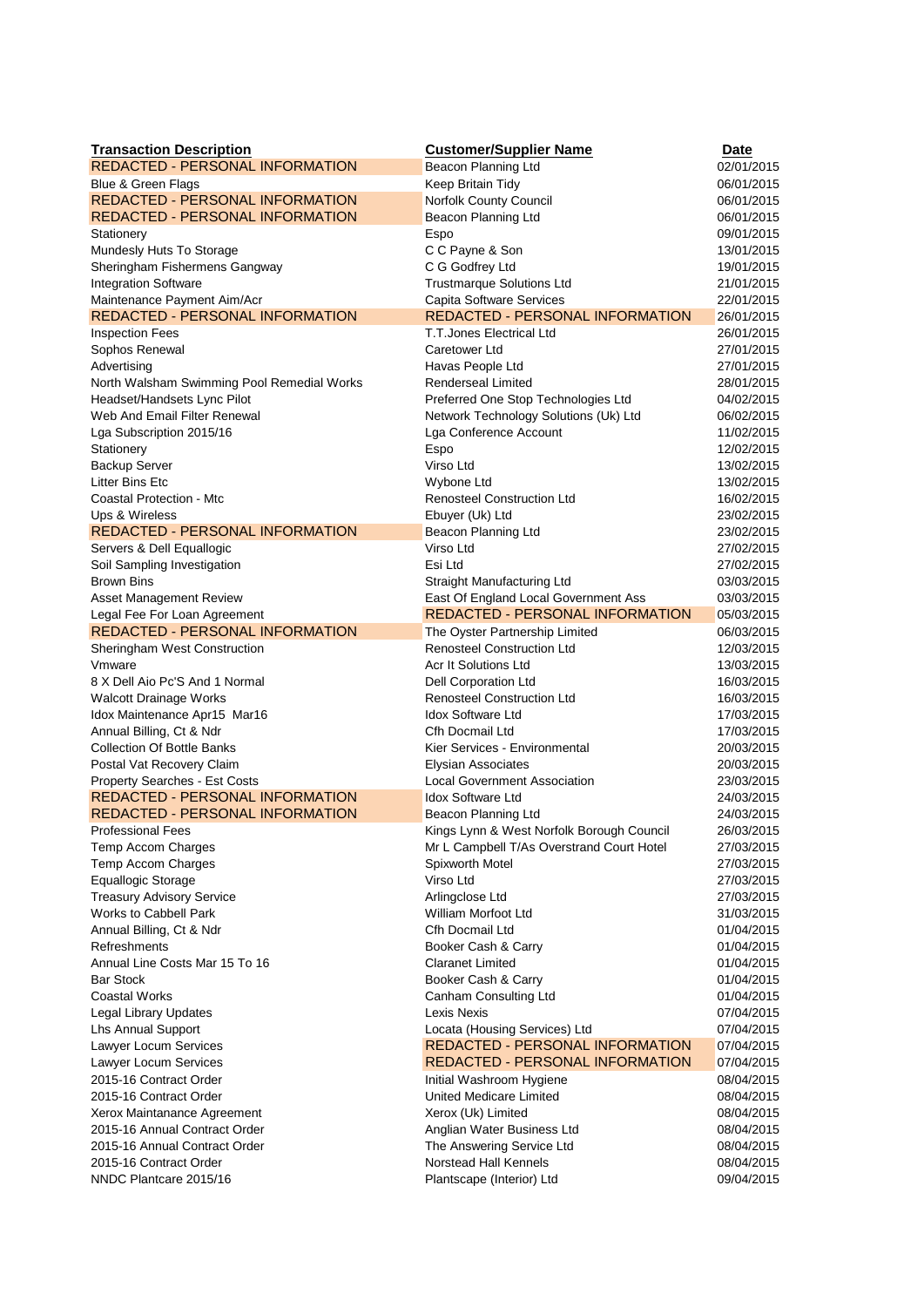| Lync Support Contract                                                                   | Preferred One Stop Technologies Ltd                           | 13/04/2015               |
|-----------------------------------------------------------------------------------------|---------------------------------------------------------------|--------------------------|
| 22 X Ipad Air 32gb For Members                                                          | Kelway Uk Ltd                                                 | 13/04/2015               |
| Advertising                                                                             | Havas People Ltd                                              | 13/04/2015               |
| <b>Legal Library Updates</b>                                                            | <b>Thomson Reuters</b>                                        | 14/04/2015               |
| <b>Transitional Reduction Module</b>                                                    | Civica Uk Limited                                             | 14/04/2015               |
| <b>Water Features</b>                                                                   | Irrigation Services (Uk) Limited                              | 14/04/2015               |
| Stationary                                                                              | Espo                                                          | 14/04/2015               |
|                                                                                         |                                                               |                          |
| Investment Agreement Arts 2015                                                          | <b>Creative Arts East</b>                                     | 15/04/2015               |
| Investment Agreement Arts 2015                                                          | The Garage Trust Ltd                                          | 15/04/2015               |
| Other Fees & Charges                                                                    | <b>Baker Ross Ltd</b>                                         | 15/04/2015               |
| Runton Road Car Park Fencing                                                            | <b>Fisher Bullen Limited</b>                                  | 15/04/2015               |
| 1100ltr Metal Bins                                                                      | Kier Services - Environmental                                 | 16/04/2015               |
| R&M Fixtures & Fittings                                                                 | <b>Renosteel Construction Ltd</b>                             | 16/04/2015               |
| Archive Manager Renewal                                                                 | Dell Software International Limited                           | 17/04/2015               |
| Other Fees & Charges                                                                    | Booker Cash & Carry                                           | 17/04/2015               |
| Goods For Resale                                                                        | <b>Wells Maltings Trust</b>                                   | 20/04/2015               |
| Additional Composting 2014/15                                                           | Kier Services - Environmental                                 | 20/04/2015               |
| Licence Plates Set                                                                      | Mogo Uk                                                       | 20/04/2015               |
| <b>REDACTED - PERSONAL INFORMATION</b>                                                  |                                                               |                          |
|                                                                                         | Norfolk County Council                                        | 20/04/2015               |
| <b>Member Induction Training</b>                                                        | Jarrold Training                                              | 21/04/2015               |
| Vat Admin 2015/16                                                                       | <b>Victory Housing Trust</b>                                  | 21/04/2015               |
| Gis Licences May15 To Apr16                                                             | <b>Computer Aided Development Corporation</b>                 | 22/04/2015               |
| <b>Booker</b>                                                                           | Booker Cash & Carry                                           | 22/04/2015               |
| <b>Drinklink Vending Services</b>                                                       | Drinklink Vending Services Ltd                                | 22/04/2015               |
| Mr Fruity                                                                               | Mr.Fruity (Wholesale) Ltd                                     | 22/04/2015               |
| Parkeon Maintenance Contract                                                            | Parkeon Ltd                                                   | 27/04/2015               |
| Stationary                                                                              | Espo                                                          | 27/04/2015               |
| Carry out repairs to timber revetments                                                  | <b>Renosteel Construction Ltd</b>                             | 28/04/2015               |
|                                                                                         |                                                               |                          |
| Mundesley Car Park Resurfacing Works                                                    | C G Godfrey Ltd                                               | 29/04/2015               |
| Top Level Forms Software                                                                | <b>Bramble Hub</b>                                            | 30/04/2015               |
| Vasco Renewal                                                                           | <b>Enforce Technology Limited</b>                             | 05/05/2015               |
| Melbourne Shelter Refurbishment Works                                                   | Thrower & Rutland Ltd                                         | 05/05/2015               |
|                                                                                         |                                                               |                          |
| <b>National Express</b>                                                                 | National Express Ltd                                          | 05/05/2015               |
| <b>Proff Fees Ass</b>                                                                   | REDACTED - PERSONAL INFORMATION                               | 05/05/2015               |
| Purchase Of Green Bins                                                                  | Ssi Schaefer Ltd                                              | 06/05/2015               |
| <b>Management Fees</b>                                                                  |                                                               | 11/05/2015               |
|                                                                                         | Places For People Leisure Management Ltd                      |                          |
| <b>REDACTED - PERSONAL INFORMATION</b>                                                  | <b>Elmhurst Energy Systems Ltd</b>                            | 11/05/2015               |
| Vnn Sla Contribution 2015                                                               | Visit North Norfolk Coast & Countryside Ltd                   | 12/05/2015               |
| <b>Cleaning Works</b>                                                                   | Monthind Ltd                                                  | 13/05/2015               |
| Ep Uniforms                                                                             | Logowear Ltd                                                  | 13/05/2015               |
| Management Fee                                                                          | Royal & West                                                  | 14/05/2015               |
| Skills P'Ship Session Work                                                              | REDACTED - PERSONAL INFORMATION                               | 14/05/2015               |
| Venue Hire                                                                              | Cromer Past Present Future Ltd                                | 14/05/2015               |
| <b>Brickweave Path</b>                                                                  | Thrower & Rutland Ltd                                         | 15/05/2015               |
| Contract Services 2015-16                                                               | Kier Services - Environmental                                 | 19/05/2015               |
| Monitoring Officer 2015/16                                                              | Norfolk County Council                                        | 19/05/2015               |
| 2nd Phase Lync                                                                          |                                                               | 20/05/2015               |
|                                                                                         | Preferred One Stop Technologies Ltd                           |                          |
| NNDC Gas 2015-16                                                                        | Espo                                                          | 20/05/2015               |
| Prf Fees Mundesley Flag Ramp                                                            | Canham Consulting Ltd                                         | 20/05/2015               |
| Parkeon Connectivity                                                                    | Parkeon Ltd                                                   | 20/05/2015               |
| Stationery                                                                              | Espo                                                          | 20/05/2015               |
| Contract Services 2015-16                                                               | Norse Environmental Waste Services Ltd                        | 27/05/2015               |
| Contribution                                                                            | Norfolk County Council                                        | 28/05/2015               |
| Contributions                                                                           | Norfolk County Council                                        | 28/05/2015               |
| Contributions 2015-16                                                                   | Norfolk County Council                                        | 28/05/2015               |
| <b>Other Fees</b>                                                                       | <b>Neil Allen Associates</b>                                  | 28/05/2015               |
| Eelga Subscription 2015/16                                                              | East Of England Local Government Ass                          | 02/06/2015               |
|                                                                                         | M J Tree Services                                             | 03/06/2015               |
| Melbourne Slope to White Steps Vegetation clearance<br>Rocket House Electricity 2015/16 | Southern Electric                                             | 04/06/2015               |
|                                                                                         |                                                               |                          |
| Veh On Hire Contract- Ao15 Kow                                                          | Nissan Finance                                                | 04/06/2015               |
| Land Rental Yr2015 - 16                                                                 | Ashworths                                                     | 08/06/2015               |
| R&M Memorial Seats Yr2015/16                                                            | Chrishandymanco                                               | 08/06/2015               |
| Land Rental Yr2015-15                                                                   | Cromer Hall Farms & Estates                                   | 08/06/2015               |
| Support & Dev. Of Vnn Yr 2<br><b>Headsetts</b>                                          | New Mind Internet Consultancy Ltd<br>Incom Telecommunications | 09/06/2015<br>10/06/2015 |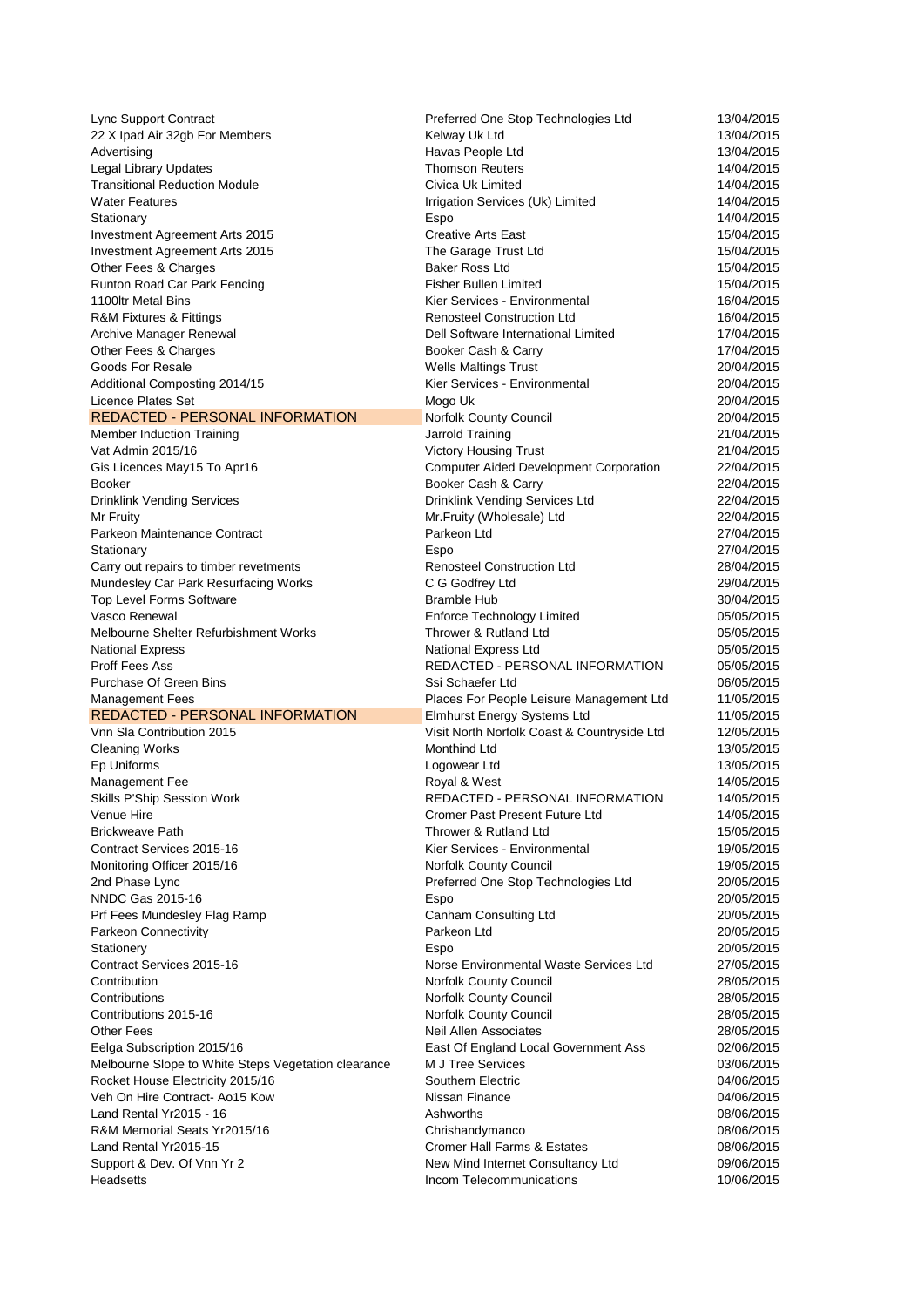| Repairs to Rudrams Ramp                          | <b>Renosteel Construction Ltd</b>                | 10/06/2015               |
|--------------------------------------------------|--------------------------------------------------|--------------------------|
| Marine Licence Flag Ramps                        | Marine Management Organistation                  | 11/06/2015               |
| Ups                                              | <b>Aztex Solutions Limited</b>                   | 12/06/2015               |
| <b>REDACTED - PERSONAL INFORMATION</b>           | Anglia Ruskin Enterprise Ltd                     | 15/06/2015               |
| Advert                                           | Havas People Ltd                                 | 18/06/2015               |
| <b>Cromer Prom Works</b>                         | <b>Renosteel Construction Ltd</b>                | 29/06/2015               |
| Contamination Disposal Yr15/16                   | Norse Environmental Waste Services Ltd           | 29/06/2015               |
| 240ltr Brown Wheeled Bins                        | Ssi Schaefer Ltd                                 | 01/07/2015               |
| Beach Huts Storage to Mundesley Beach            | C C Payne & Son                                  | 01/07/2015               |
| Internal Audit Fees 15/16                        | South Norfolk Council                            | 01/07/2015               |
| <b>REDACTED - PERSONAL INFORMATION</b>           | Norfolk County Council                           | 02/07/2015               |
| <b>Enterprise North Norfolk</b>                  | Engage With Business Ltd                         | 07/07/2015               |
| Admin Buildings Electricity 2015/16              | Edf Energy 1 Limited                             | 07/07/2015               |
| Annual Contract 2015-16                          | Kier Services - Environmental                    | 08/07/2015               |
| <b>Pier Show Contract</b>                        | Openwide Coastal Ltd                             | 08/07/2015               |
| Annual Contract 2015-16                          | Kier Services - Environmental                    | 08/07/2015               |
| Annual Contract 2015-16                          | Kier Services - Environmental                    | 08/07/2015               |
| Psn Charges                                      | Vodafone Ltd                                     | 10/07/2015               |
| 2 X Large Touchscreen Displays                   | Ink Exchange T/A Electronic Office Solutions     | 10/07/2015               |
| Car Park Enforcement 2014/15                     | Borough Council Of Kings Lynn & W.Norfolk        | 13/07/2015               |
| Car Park Enforcement 2015.16                     | Borough Council Of Kings Lynn & W.Norfolk        | 13/07/2015               |
| Stationary                                       | Espo                                             | 14/07/2015               |
| Membership                                       | The Association Of Building Engineers            | 14/07/2015               |
| Virtual Loadmaster                               | Preferred One Stop Technologies Ltd              | 15/07/2015               |
| <b>Planning Asst Advert</b>                      | Havas People Ltd                                 | 15/07/2015               |
| <b>REDACTED - PERSONAL INFORMATION</b>           |                                                  |                          |
|                                                  | Ignite                                           | 15/07/2015               |
| <b>Boxi Training And Support</b>                 | <b>Advanced Business Solutions</b>               | 16/07/2015               |
| Bacton Walcott Sea Flooding In                   | Mott Macdonald Ltd                               | 16/07/2015               |
| Redudant Veh Gk11 Ojs                            | Kier Services - Environmental                    | 17/07/2015               |
| Fakenham Dr Firewall                             | Network Technology Solutions (Uk) Ltd            | 24/07/2015               |
| 2015 Greenbuild                                  | Bailey'S Of Norfolk                              | 24/07/2015               |
| <b>Greenheart Timber Supply</b>                  | Wijma Uk Limited                                 | 24/07/2015               |
|                                                  |                                                  |                          |
| Euco At Ludham (OI) Concert                      | European Union Chamber Orchestra                 | 27/07/2015               |
| Prof Fees Cromer 982                             | Aecom Ltd                                        | 28/07/2015               |
| <b>REDACTED - PERSONAL INFORMATION</b>           | Wex Photographic                                 | 29/07/2015               |
| Bpss Checks Jun 2015                             | Disclosure Scotland                              | 30/07/2015               |
| Bpss 30 April                                    | Disclosure Scotland                              | 30/07/2015               |
| Express Licences 2015/16                         | Xpress Software Solutions Ltd                    | 31/07/2015               |
| M3pp Support & Maintenance                       | Northgate Public Services                        | 31/07/2015               |
| <b>Training Skype For Business</b>               | <b>Bytes Software Services</b>                   | 12/08/2015               |
| Rent/Hire                                        | North Walsham High School                        | 13/08/2015               |
| <b>Training Licence Renewal</b>                  | Escalla                                          | 14/08/2015               |
| Rent/Hire 15/16                                  | <b>Inspiration Trust</b>                         | 14/08/2015               |
| Rent/Hire 15/16                                  | Stalham High School                              | 14/08/2015               |
| Equallogic                                       | Virso Ltd                                        | 17/08/2015               |
| <b>Vmware Licences</b>                           | Virso Ltd                                        | 17/08/2015               |
| <b>Consultancy Work</b>                          | REDACTED - PERSONAL INFORMATION                  | 17/08/2015               |
| North Norfolk Railway WC Hire                    | Carter Accommodation Ltd                         | 17/08/2015               |
| Cp Scheme Et 4327 Revetments                     | <b>Renosteel Construction Ltd</b>                | 18/08/2015               |
| Property Invest                                  | <b>Trowers &amp; Hamlins</b>                     | 20/08/2015               |
| 2015/16 Grant                                    | Sheringham Little Theatre                        | 25/08/2015               |
| <b>Commissioning Gis System</b>                  | <b>Computer Aided Development Corporation</b>    | 27/08/2015               |
| Fakenham Connect DWP Works                       | Thrower & Rutland Ltd                            | 27/08/2015               |
| Addn Mobile Cleansing Team                       | Kier Services - Environmental                    | 27/08/2015               |
| <b>Cromer Prom Lighting Ducting</b>              | <b>Renosteel Construction Ltd</b>                | 01/09/2015               |
| Support & Maintenance 15-16                      | Concerto                                         | 02/09/2015               |
| Cromer Prom Nal Fixtures and Fitting             | Nal Ltd                                          | 02/09/2015               |
| <b>Paper Supplies</b>                            |                                                  | 04/09/2015               |
|                                                  | Premier Paper Group Ltd<br>Canham Consulting Ltd | 07/09/2015               |
| Bacton Walcott Apron Consultan                   |                                                  | 07/09/2015               |
| Sheringham East Retaining St10                   | Canham Consulting Ltd                            | 07/09/2015               |
| <b>REDACTED - PERSONAL INFORMATION</b>           | <b>Birketts Llp</b>                              |                          |
| Cp Rock Scheme Happisburgh                       | <b>Renosteel Construction Ltd</b>                | 07/09/2015               |
| Sla Payment                                      | <b>Wells Maltings Trust</b>                      | 08/09/2015               |
| DWP Office Furniture Fakenham<br>Hall Hire 14/15 | <b>Millar West</b><br><b>Inspiration Trust</b>   | 09/09/2015<br>09/09/2015 |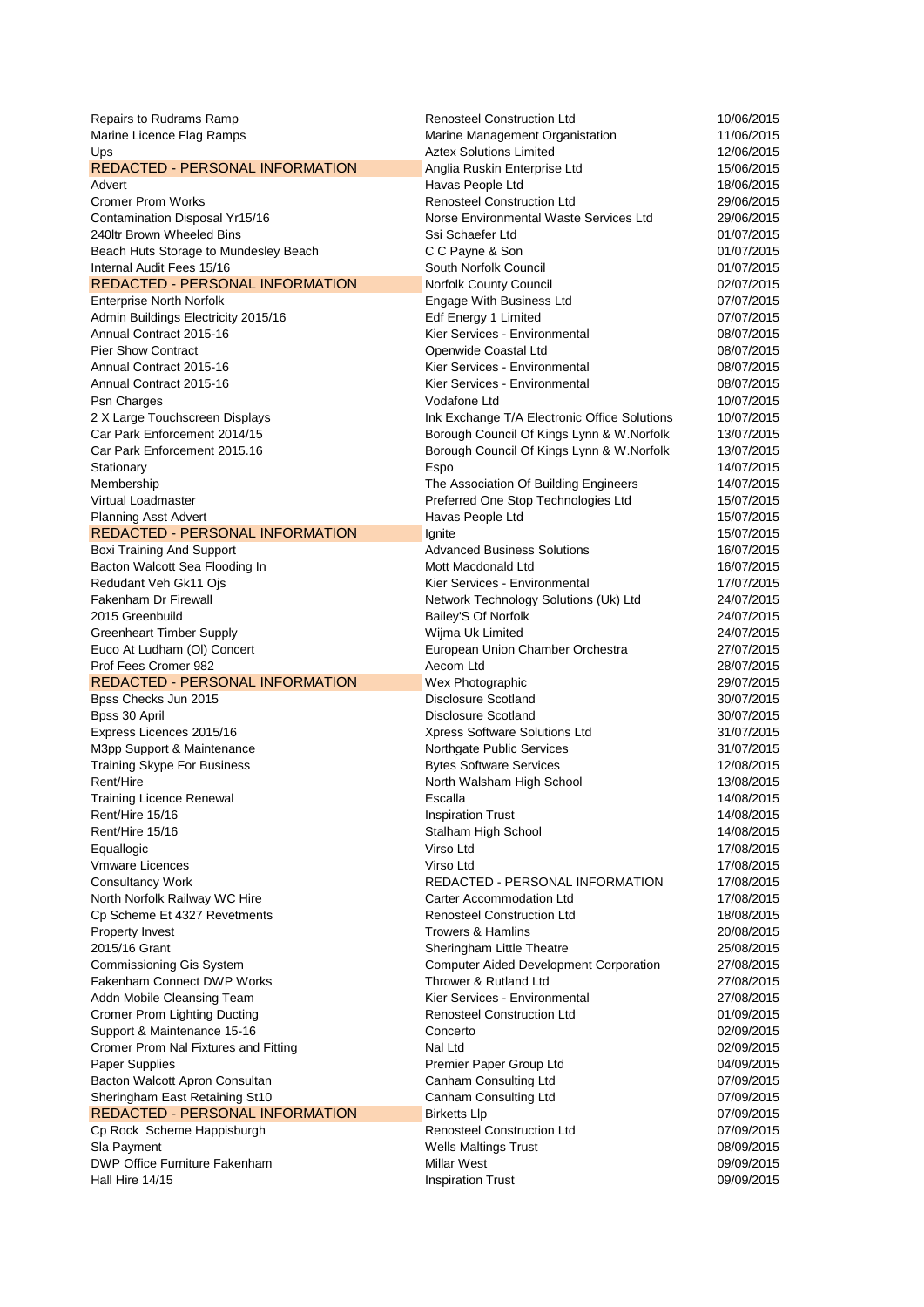| Bsns Grwth- Invstmnt Opp Study                                   | <b>Be Limited</b>                                                                      | 10/09/2015               |
|------------------------------------------------------------------|----------------------------------------------------------------------------------------|--------------------------|
| Northgate Web View                                               | Northgate Arinso Uk Ltd                                                                | 10/09/2015               |
| Car Park Modem Upgrade Kits & Fitting Services                   | Parkeon Ltd                                                                            | 11/09/2015               |
| <b>Water Features</b>                                            | Irrigation Services (Uk) Limited                                                       | 11/09/2015               |
| Rock Supply                                                      | <b>Creeton Quarry</b>                                                                  | 15/09/2015               |
| Special Aids & Equipment                                         | Digital Hearing Care Solutions Ltd                                                     | 17/09/2015               |
| Various Works                                                    | Heightsafe Systems Ltd                                                                 | 17/09/2015               |
| Flag Projects Works to Rudrams Gap                               | G T Rochester Plant Ltd                                                                | 21/09/2015               |
| Standard Charge Income<br><b>REDACTED - PERSONAL INFORMATION</b> | Borough Council Of Kings Lynn & West Norfolk<br><b>REDACTED - PERSONAL INFORMATION</b> | 22/09/2015<br>30/09/2015 |
| Play Equipment                                                   | Bounceback Safety Surfaces Ltd                                                         | 01/10/2015               |
| Server For Gis                                                   | Virso Ltd                                                                              | 06/10/2015               |
| Mundesley - Offload Rock Armour                                  | <b>Renosteel Construction Ltd</b>                                                      | 07/10/2015               |
| Mundesley - Load and Deliver Rock Armour                         | <b>Renosteel Construction Ltd</b>                                                      | 07/10/2015               |
| Civica R&B Annual License                                        | Civica Uk Limited                                                                      | 08/10/2015               |
| <b>Refurb Metal Bins</b>                                         | Uk Container Maintenance Ltd                                                           | 08/10/2015               |
| Marrams Bowls Club Works                                         | Thrower & Rutland Ltd                                                                  | 08/10/2015               |
| North Norfolk Railway Grant                                      | North Norfolk Railway Plc                                                              | 09/10/2015               |
| Sla With Norfolk Museums 2015                                    | Norfolk County Council                                                                 | 12/10/2015               |
| Oae Prof. Concert Fees - Trunch                                  | Orchestra Of The Age Of Enlightenment                                                  | 12/10/2015               |
| Retention - Handrails Surge                                      | <b>Renosteel Construction Ltd</b>                                                      | 13/10/2015               |
| Dell Laptops & Docks For Pas                                     | Dell Corporation Ltd                                                                   | 21/10/2015               |
| <b>Council Tax Support</b>                                       | Civica Uk Limited                                                                      | 21/10/2015               |
| R&M Fixtures & Fittings                                          | <b>Renosteel Construction Ltd</b>                                                      | 21/10/2015               |
| Partnership Promotions<br><b>NNDC Car Park Extension</b>         | <b>Broadland District Council</b><br>Thrower & Rutland Ltd                             | 22/10/2015               |
| North Walsham Regeneration Works                                 | <b>G T Rochester Plant Ltd</b>                                                         | 23/10/2015<br>23/10/2015 |
| Zurich Insurance Renewal                                         | Zurich Insurance Plc                                                                   | 27/10/2015               |
| <b>Phonex One</b>                                                | Lima Networks Ltd                                                                      | 28/10/2015               |
|                                                                  |                                                                                        | 28/10/2015               |
| Ipsec Ua Blade - Remote Lync                                     | Network Technology Solutions (Uk) Ltd                                                  |                          |
| <b>Checkpoint Maint</b>                                          | Network Technology Solutions (Uk) Ltd                                                  | 28/10/2015               |
| Sports Development                                               | <b>Holkham Enterprises</b>                                                             | 29/10/2015               |
| <b>Annual Electoral Canvass</b>                                  | <b>Electoral Reform Services</b>                                                       | 30/10/2015               |
| <b>REDACTED - PERSONAL INFORMATION</b>                           | Royal Town Planning Institute                                                          | 02/11/2015               |
| Psn Ithc And Pci Dss                                             | Nta Monitor Ltd                                                                        | 03/11/2015               |
| <b>Build New Beach Access Ramp</b>                               | C G Godfrey Ltd                                                                        | 03/11/2015               |
| Flood Alleviati Scheme Walcott                                   | <b>Renosteel Construction Ltd</b>                                                      | 04/11/2015               |
| Stationery                                                       | Espo                                                                                   | 04/11/2015               |
| Oracle Supp Nov 15 To Oct 16                                     | Innovative Applications                                                                | 09/11/2015               |
| 1 Gig To Fak                                                     | Redcentric                                                                             | 10/11/2015               |
| Household Eng Forms                                              | Electoral Reform Services                                                              | 11/11/2015               |
| 14/15 Hall Hire                                                  | North Walsham High School                                                              | 11/11/2015               |
| Prof Fees Cromer 982                                             | <b>Peter Frew Associates</b>                                                           | 11/11/2015               |
| Ms Enterprise Agreememt 2016                                     | <b>Bytes Software Services</b>                                                         | 17/11/2015               |
| <b>REDACTED - PERSONAL INFORMATION</b>                           | <b>Thomson Reuters</b>                                                                 | 17/11/2015               |
| Zurich Insurance                                                 | Zurich Insurance Plc                                                                   | 18/11/2015               |
| Zurich Insurance                                                 | Zurich Insurance Plc                                                                   | 18/11/2015               |
| <b>REDACTED - PERSONAL INFORMATION</b>                           | <b>Landmark Chambers</b>                                                               | 23/11/2015               |
| Sys Config Consultancy                                           | <b>Idox Software Ltd</b>                                                               | 25/11/2015               |
| <b>Rental Extended</b>                                           | Xerox Finance Ltd                                                                      | 25/11/2015               |
|                                                                  | <b>Electoral Reform Services</b>                                                       |                          |
| <b>Stationery &amp; Print Supply</b>                             |                                                                                        | 25/11/2015               |
| Dr4100                                                           | Virso Ltd                                                                              | 30/11/2015               |
| Fakehnam Connect Upper Officer Works                             | Thrower & Rutland Ltd                                                                  | 30/11/2015               |
| Eastlaw Office Build NNDC                                        | Thrower & Rutland Ltd                                                                  | 30/11/2015               |
| CCTV Surveillance System at DWP Office                           | Kings & Barnhams                                                                       | 30/11/2015               |
| Uplift, store overwinter & reinstate 59 beach                    | C C Payne & Son                                                                        | 07/12/2015               |
| Sher Flag Ramp Beach Road Cons                                   | C G Godfrey Ltd                                                                        | 08/12/2015               |
| Arts Sla Contributions 2015/16                                   | Community Music East Ltd                                                               | 09/12/2015               |
| <b>Property Strategy</b>                                         | <b>Trowers &amp; Hamlins</b>                                                           | 09/12/2015               |
| Lmp OI Concert 28/11/15                                          | London Mozart Players                                                                  | 10/12/2015               |